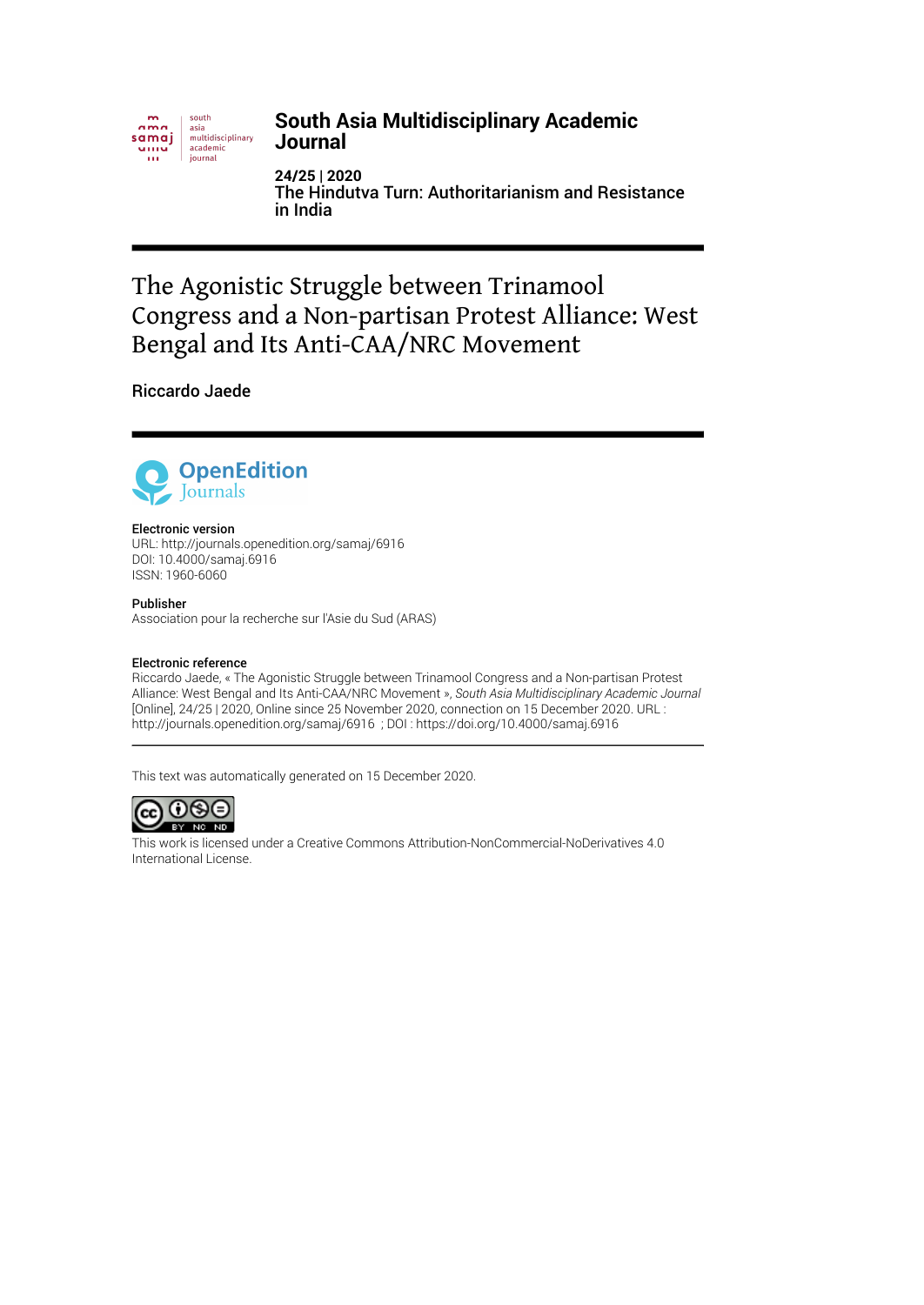# The Agonistic Struggle between Trinamool Congress and a Nonpartisan Protest Alliance: West Bengal and Its Anti-CAA/NRC Movement

Riccardo Jaede

# <span id="page-1-1"></span><span id="page-1-0"></span>Introduction

 $\,$  The main purpose of this article $^1$  $^1$  is to provide a linear and layered account of the movement against the NRC, CAB/CAA, and NPR in Kolkata and West Bengal.<sup>[2](#page-15-1)</sup> In particular, it retraces the ways in which a non-partisan alliance of Muslim and nonparliamentary left organizations initially spearheaded this movement and managed to impose their key demands on the West Bengal government under the Trinamool Congress (TMC) party—in spite of the movement being taken over by the latter. While this article does not aim to make a contribution to anthropological theoretical concerns, the analytical theme organizing what is otherwise a largely descriptive, chronological, and synoptic account is anchored in a two-fold argument. Firstly, it is to foreground how a moral community, in fact a citizenry of sorts, emerged in an imagined but morally compelling sense, which in turn exercised symbolic pressure on other opposition forces including the opposition party governing the federal state. The movement's production of publics and their subsequent integration, both symbolic and mobilizational, was successful in creating a moral unity and community which, even if largely imaginary, was nonetheless imagined jointly by otherwise agonistic political actors. This leads onto the second aspect of my argument, namely that this unity at a symbolic level was achieved in spite of—and then precisely through—the fact that the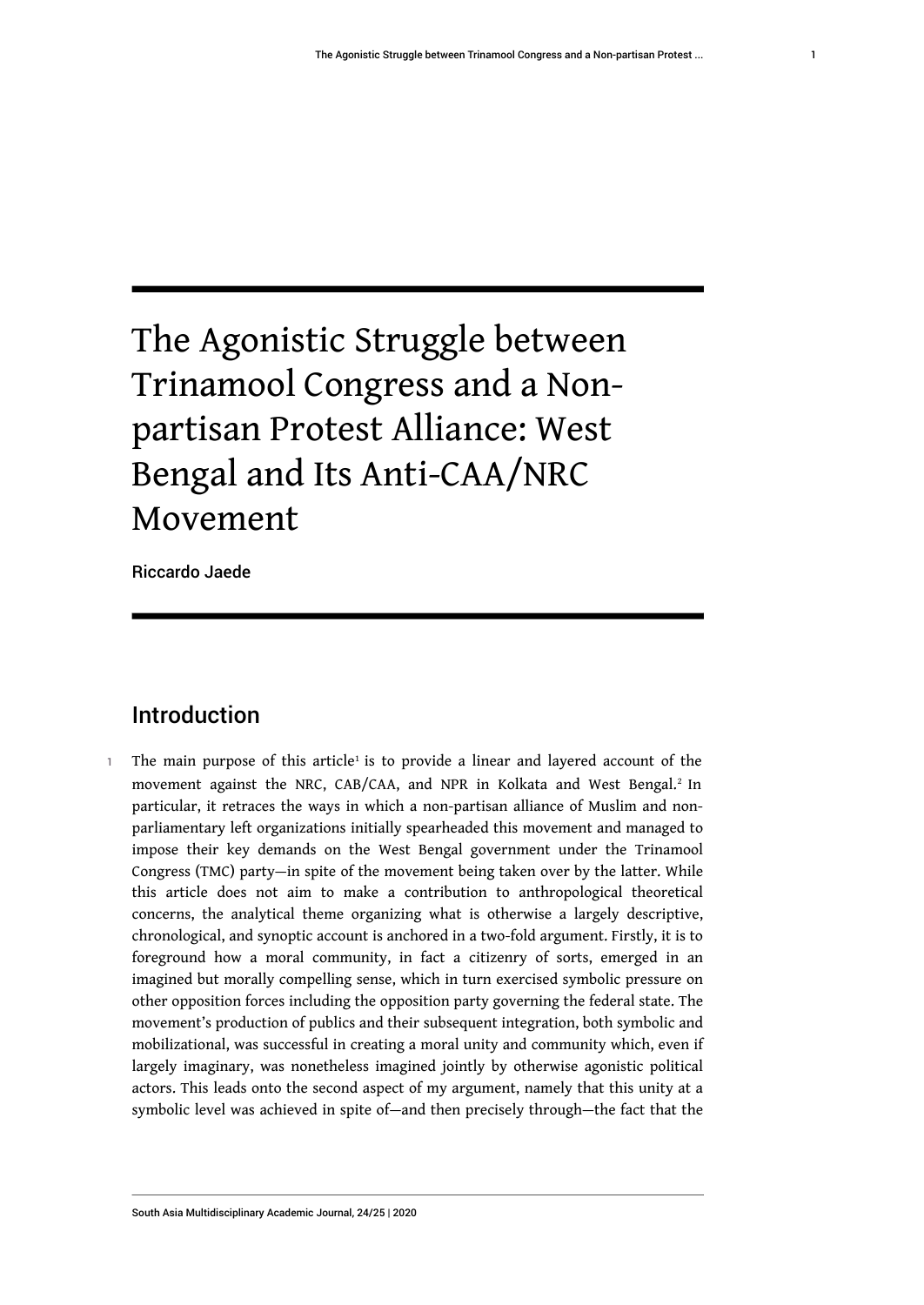movement's leaders were politically fractured and pursued disparate goals under the same banner.

## Political background to the agitations in West Bengal

- 2 The agitations in West Bengal were sidelined in the national discourse and in its focus on the spectacular mobilizations and displays of state violence in Delhi and Uttar Pradesh. However, the importance of East India and of West Bengal in the context of the citizenship mobilizations cannot be overstated. Firstly, the demands for an NRC and various constitutional amendments to Indian citizenship are closely intertwined with the history of Assamese-Bengali relations. The 1951 NRC in Assam and the 1987 Amendment to the 1955 Citizenship Act were, among other things, intended to disown and expel the Bengali population in Assam where it had begun to settle during the 1800s in a position of relative dominance. The 1987 CAA in particular, which was passed in the wake of the Assam Accord, reflected a desire of both the union government and of Assamese nationalists to curtail the influx of refugees from East Pakistan and then Bangladesh, who mere mainly Bengalis and who predominantly moved into Assam and West Bengal. The Supreme Court passed a verdict to renew the 1951 NRC in 2014 with the ostensible goal of identifying "illegal immigrants" and "non-citizens" in reference to Bengali speakers. This is enmeshed with other complex ethnolinguistic, communal, and caste-based politics in Assam to which this article does not further attend for reasons of space. Instead, the focus of this contribution lies solely on West Bengal where I conducted 15 months of ethnographic fieldwork from October 2018 to February 2020. In fact, the second reason for the importance of the East, in this case Bengal, to the NRC-CAA nexus lies in the fact that Bengal was the only other British province to be partitioned along religious lines. Unlike in Punjab, however, the population transfer was partial and Bengali Muslims constituted 27 percent of the population of West Bengal in the 2011 census. While the wounds of the eastern Partition are less deep than in western India, they have largely remained socially and politically unaddressed, including among the higher caste Hindus who came from East Bengal in the 1940s and 1950s, and the largely lower caste Hindus who came in the 1970s and thereafter. This is the situation the Bharatiya Janata Party (BJP) has been seeking to exploit through the NRC, CAA, and the NPR census in West Bengal.
- <span id="page-2-0"></span>3 In fact, BJP has long been keen to capture West Bengal, India's fourth-most populous state and one that has largely kept out national parties since the  $1960s.^3$  $1960s.^3$  Its twopronged strategy in this regard involves, on the one hand, an anti-incumbency discourse focusing on poor governance by the ruling Trinamool Congress party around issues of corruption; economic development; law and order; terrorism; and a supposed politics of "Muslim favouritism." On the other hand, its emphasis on communal polarization to consolidate Hindu electoral support in a post-Partition electorate has been its more active campaign strategy. In recent years, the BJP intensified a discourse around Bengali Muslims, whether Indian or Bangladeshi, as "illegal immigrants" (*oboidho obhibashi*) and "infiltrators" (*onuprobeshkari*) and have spoken of the expulsion of internal national enemies from the nation. The state has witnessed an increase in communal riots since the expansion of BJP party offices, RSS *shakhas*, and other establishments of the Sangh Parivar from 16 riot-like conflicts in 2014 (GOI 2017:3) to 58 in 2017 (GOI 2018:3). In December 2018 and January 2019, the Home Minister and BJP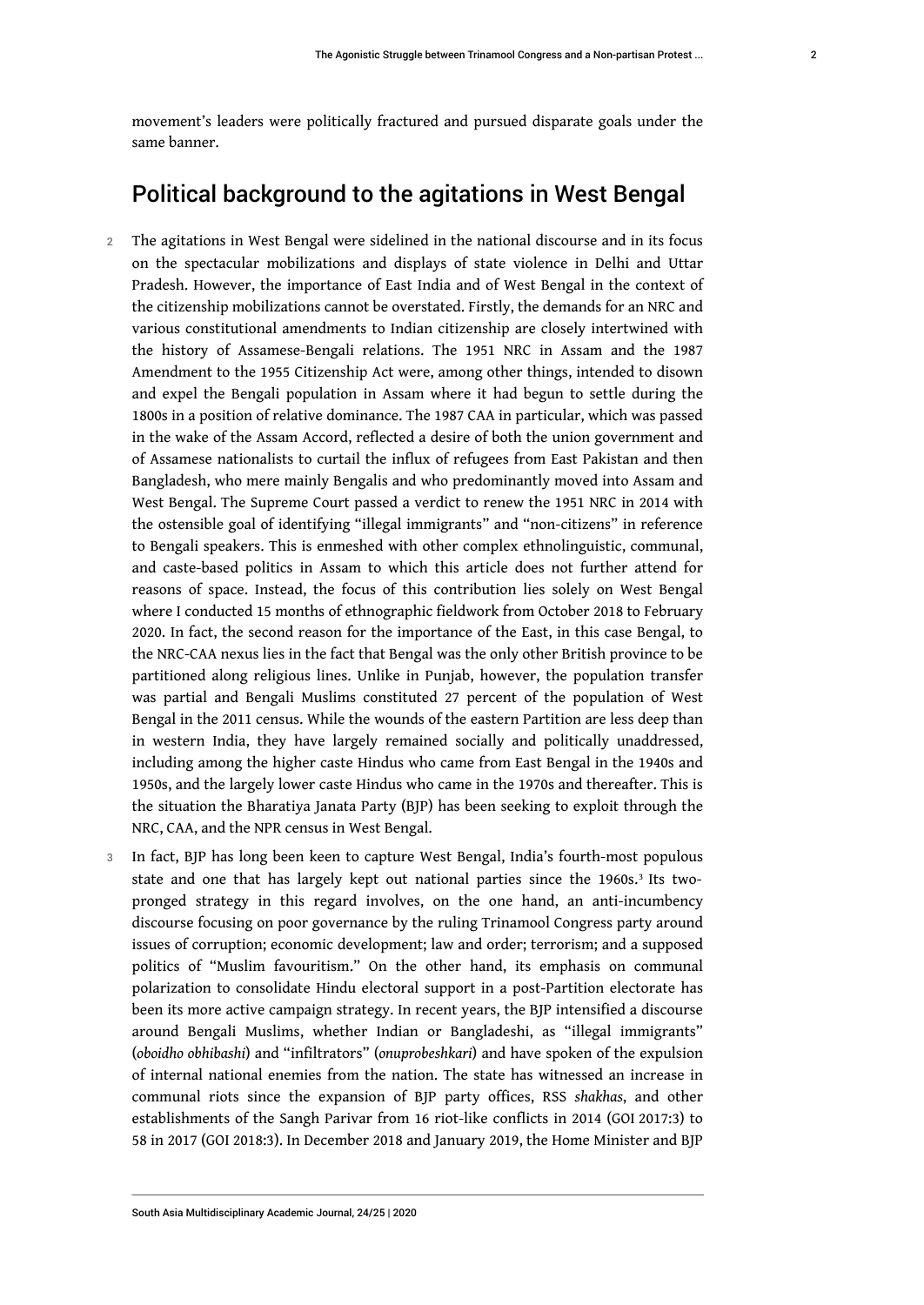3

president, Amit Shah, attempted to conduct large a "chariot procession" for Lord Rama (*ram rath yatra*) through West Bengal leading up to the 2019 General Elections, in the style of the 1990s *yatra* to Ayodhya. For two weeks, three simultaneous processions were supposed to move through hundreds of villages before converging on Kolkata. Mamata Banerjee's Trinamool Congress ground them down through the state courts, as well as through her mobilizational capacities, and thus prevented the *yatra* and the communal violence it was feared to produce. The BJP nonetheless won 20 out of 42 parliamentary seats in West Bengal during the 2019 General Election.

- 4 Much of the agitation surrounding the NRC-CAA-NPR in Bengal must therefore also be seen in the context of electoral politics, and in particular the 2021 West Bengal Legislative Assembly election. A BJP victory in one of the country's largest states, and one in which until before the 2019 General Election it had had minimal electoral support, would of course have important implications for the direction of politics at the national level. More specifically, however, the 2021 election is also widely considered to be the litmus test for the survival of the TMC party as well as for the nature of dissident politics in the state from leftist to feminist, queer, or other minority assertions (including those at the intersections of these). Even if some of these are subject to histories of passive and active repression by the state government including occasional physical violence, the relationship between them has largely been agonistic rather than antagonistic (cf. Mouffe 2000:102 f.). Thus, in spite of the seemingly cynical power politics around electoral parties and governance, there remains a certain secular and democratic consensus between otherwise opposed actors in West Bengal, a decorum in which BJP is seen not to partake and which it is expected to obliterate should it take over the state government in 2021. In fact, the remainder of this article is an illustration of the presence and workings of this consensus.
- <span id="page-3-0"></span>5 The NRC-specific activist engagement in West Bengal may well have been the first in India outside of Assam, beginning in mid-2018 and experiencing a consolidation and expansion in the second half of 2019. The movement that emerged over this period was ultimately successful in pressuring the TMC-led West Bengal government into abandoning preparations for the NPR census, which forms the fundamental step in preventing the creation of the NRC. In fact, while being clear on its opposition to the CAB/CAA[4](#page-16-0) and then the NRC, the TMC leadership had promoted a self-contradictory position on the NPR in which it variously dismissed it as irrelevant or objectionable while nonetheless insisting it would conduct the census on which the NPR builds and from which the NRC would be drawn.<sup>[5](#page-16-1)</sup> Accordingly, the first detention centers were already under construction in West Bengal in late 2019 when the mobilizations were picking up strength. It was not until March 2020, under intense pressure from a newly created public on the streets and in an increasingly unified media discourse around the shared rejection of the NRC-CAA-NPR, a public that was the direct result of the dynamics set into motion by the mobilizations, that the state government formally committed to halting the census preparations in its jurisdiction.
- <span id="page-3-2"></span><span id="page-3-1"></span>6 This article, then, is an attempt to broadly retrace these dynamics. It is based on the Geertzian method of a "deep hanging out"—daily observation without participation—of the movement, which in turn is embedded in 15 months of ethnographic fieldwork on some of the activist organizations that initiated and remained central political actors at different levels of this movement.[6](#page-16-2) I was thus able to follow around and observe their mobilizational efforts first-hand and up close from October 2018 to February 2020. In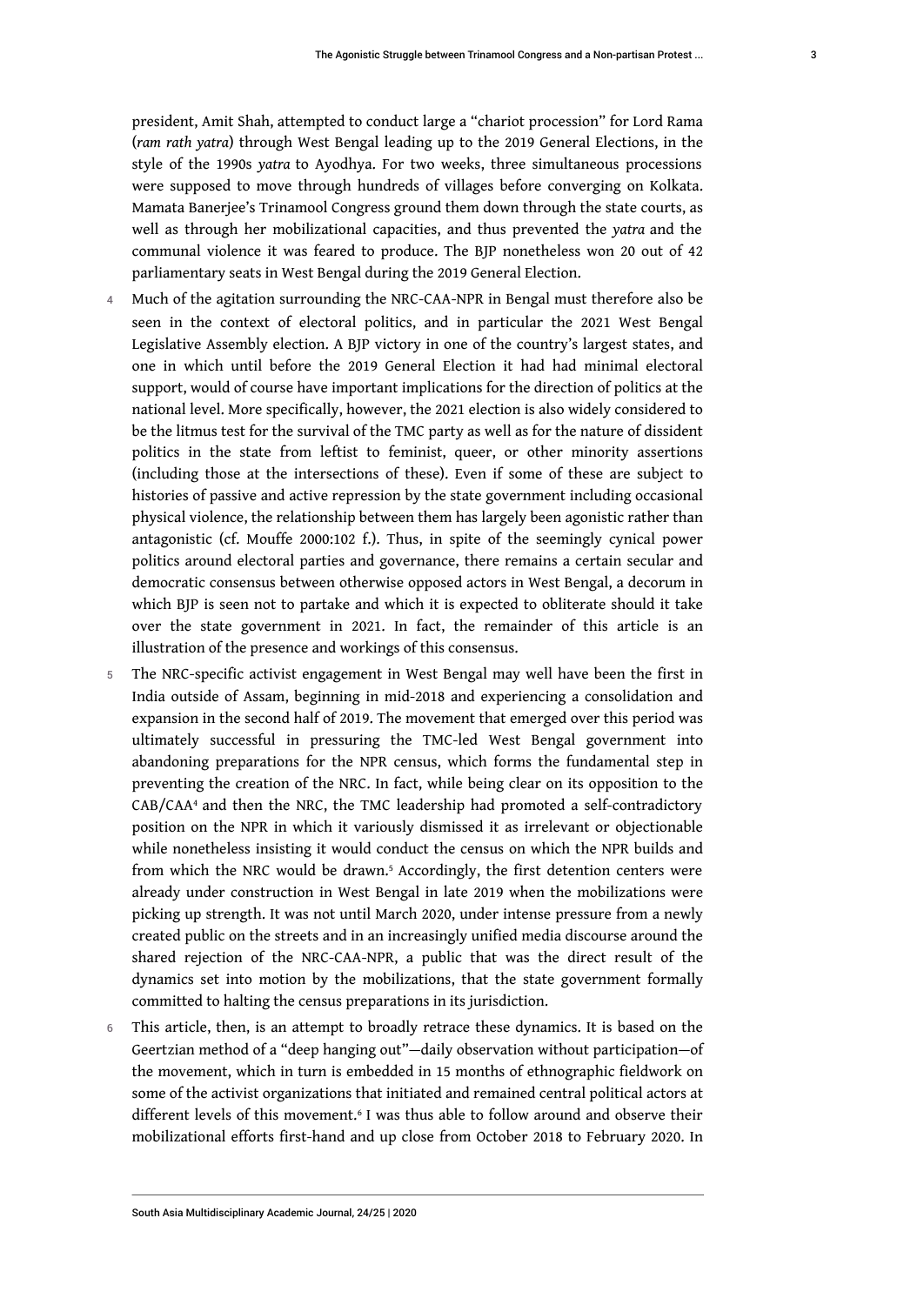particular, I focus on a left-wing political platform called Young Bengal, which cofounded a larger, issue-based platform in the state by the name of Joint Forum Against NRC (*nagorik ponji biroddhi juktomoncho*). Even though the Joint Forum largely lost its leadership position within the mobilization once the movement was taken over by the incommensurably more powerful TMC-led West Bengal government, a complex dynamic the activists had helped create ultimately forced the state government to adopt and promote the Joint Forum's core demands as the government's own.

7 The following sections of this paper retrace the trajectory of this activist organization across changing contexts, and the gradual increase in its ability to shape these contexts. Although the political platform spearheading this movement had at its core two non-parliamentary left organizations, it achieved its transformational effects precisely within and because of the electoral context of the looming Legislative Assembly elections of 2021—and because of its normative dimensions.

# The CAB Phase in West Bengal (August 2018 to December 2019)

- 8 The earliest agitation against the NRC began in West Bengal in August 2018 with the first publication of the list in Assam. At the time, it was seen by the organizers of the protest as merely an anti-Bengali move confined to the state of Assam, although they quickly surmised then that the NRC was going to be used as a polarizing device by BJP in the 2019 national election. Their framing of the issues and how they connect developed gradually, mainly due to the intense legal and historical research by key organizers, and they were to my knowledge the first in the country to connect the NRC to the CAB and thus to a wide set of issues surrounding citizenship and communal categorization. The organization that initiated the movement in question here is Young Bengal, a non-parliamentary leftist political platform made up largely of urban middle class, largely higher caste Hindus in Kolkata, although there are also a number of Muslims—communist and non-communist sympathizers—among their members. They held public conventions and outreach programs (*procharer progrem, shobha, onusthan*) throughout the year until they formed the Joint Forum Against NRC in October 2019, a loose alliance of 26 organizations that is jointly coordinated by conveners of a core of twelve organizations. These either feature a largely Muslim membership across a wide spectrum of political, social, and cultural concerns; or they largely consist of Hindus, in which case they are invariably of leftist orientation.<sup>[7](#page-16-3)</sup>
- <span id="page-4-0"></span>9 Over a period of 24 days beginning on November 15, 2019, the Joint Forum carried out an awareness raising campaign or *yatra* by bus through 60 locations across the entire state of West Bengal. The anchor points of the *yatra* were public outreach programs on street corners, markets, play fields, and in town halls. The campaign began with a grand opening in Siliguri at the foot of the Himalayas and wound its way south through villages, towns, and highway stations, touching the north-eastern fringes of Kolkata and moving on to the border with Bangladesh before heading around the capital in a clockwise motion through Bhangar and all the way to Bakkhali on the Bay of Bengal. From there, it moved back north, passing through towns and villages to the West of Kolkata, finally entering Howrah and making its way to Uttarpara in the north. The *yatra* culminated in a mass rally in Esplanade in central Kolkata on December 9. There were between fifteen and fifty activists on the move at any one time, the majority of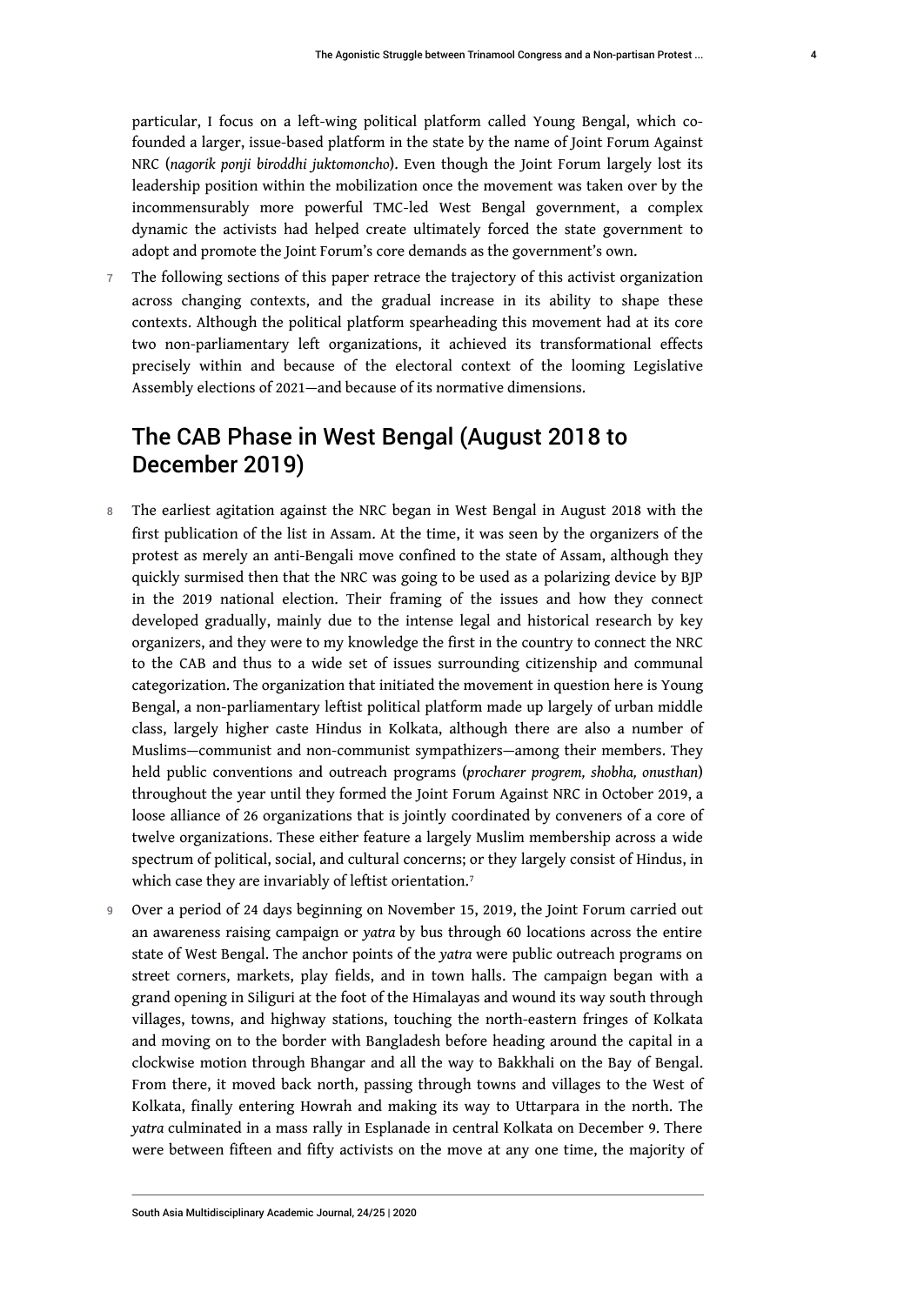them communist Hindu students or youth activists in their twenties and thirties, along with more seasoned political figures in their thirties and forties. Politicians, local political workers, and assorted businessmen with varying political connections and interests would join for a day or two in their wider area.

- 10 Two main considerations that are of relevance to our purposes here had guided the composition of the itinerary. The first was to reach out to and test the responses of a diverse demographic cross-section of the society in the state—Hindu and Muslim, upper and lower caste, East or West Bengali, and with or without a history of communal conflict. To grossly simplify my personal observations from accompanying the campaign as an ethnographer, audiences in Muslim localities tended to reach into the hundreds, listened attentively, and expressed strong support for a resistance movement through idioms of either fear or playful defiance, including in casual conversations I had with bystanders. Audiences in Hindu majority areas (irrespective of caste), on the other hand, rarely exceeded one or two dozen bystanders and it was not uncommon for a program to have attracted fewer than ten members of the public over the course of one or two hours. In fact, those who stopped to listen often left after a few minutes. The second consideration was to expand or reinforce existing networks in these areas across the state, as both the Joint Forum and its *yatra* relied on the support of local political, social, or cultural organizations. In fact, the mobilizational effects of the *yatra* largely lay in consolidating and energizing the existing network of organizations across the state, especially through the personal bonds forged and cultivated by working together and carrying out a public program. Thus, the 2,400 persons who reportedly attended the grand finale of the *yatra*, the mass rally in Kolkata on the eve of the passing of the CAB, were not loose members of the public who had been activated by a speech or leaflet. Rather, they were largely members of already participating or affiliated organizations who otherwise may not have been galvanized. This was evident from the manner in which they arrived at the venue by organizational grouping, and organizers themselves later shared as much with me.
- 11 With the passing of the CAA the following day, it was precisely in the areas in which the Joint Forum had invested most heavily through a higher number of programs, and where local organizations had been the strongest, that the protests erupted most forcefully. This is not to suggest that the Joint Forum programs per se effected these mobilizations through public outreach, *pace* some of the organizers' claims. In fact, the central paradox of the *yatra* lies in the fact that it attracted very limited crowds and little to no media attention. It also hardly raised any money—just enough to cover expenses—and the "manpower" of any participating party was negligible especially in comparison to the massive mobilizational capacities of Trinamool or even the Communist Party of India (Marxist). Nevertheless, the *yatra* formed a major link in the chain of maneuvers through which the Joint Forum effected a transformation of the political landscape in West Bengal.
- <sup>12</sup>It is at this point that I would advance the proposition that the work the *yatra* did occurred on a different plane. The campaign and its programs, although often poorly attended and of limited affective import, effected a moral intervention into a symbolic political space that was shared by most political forces in the anti-BJP oppositional spectrum including the TMC-led state government. It was the mere fact that the Joint Forum had been the first to raise alarm over a large issue, and set a moral precedent with their *yatra,* that spawned copy-cat movements among both the Hindu leftist and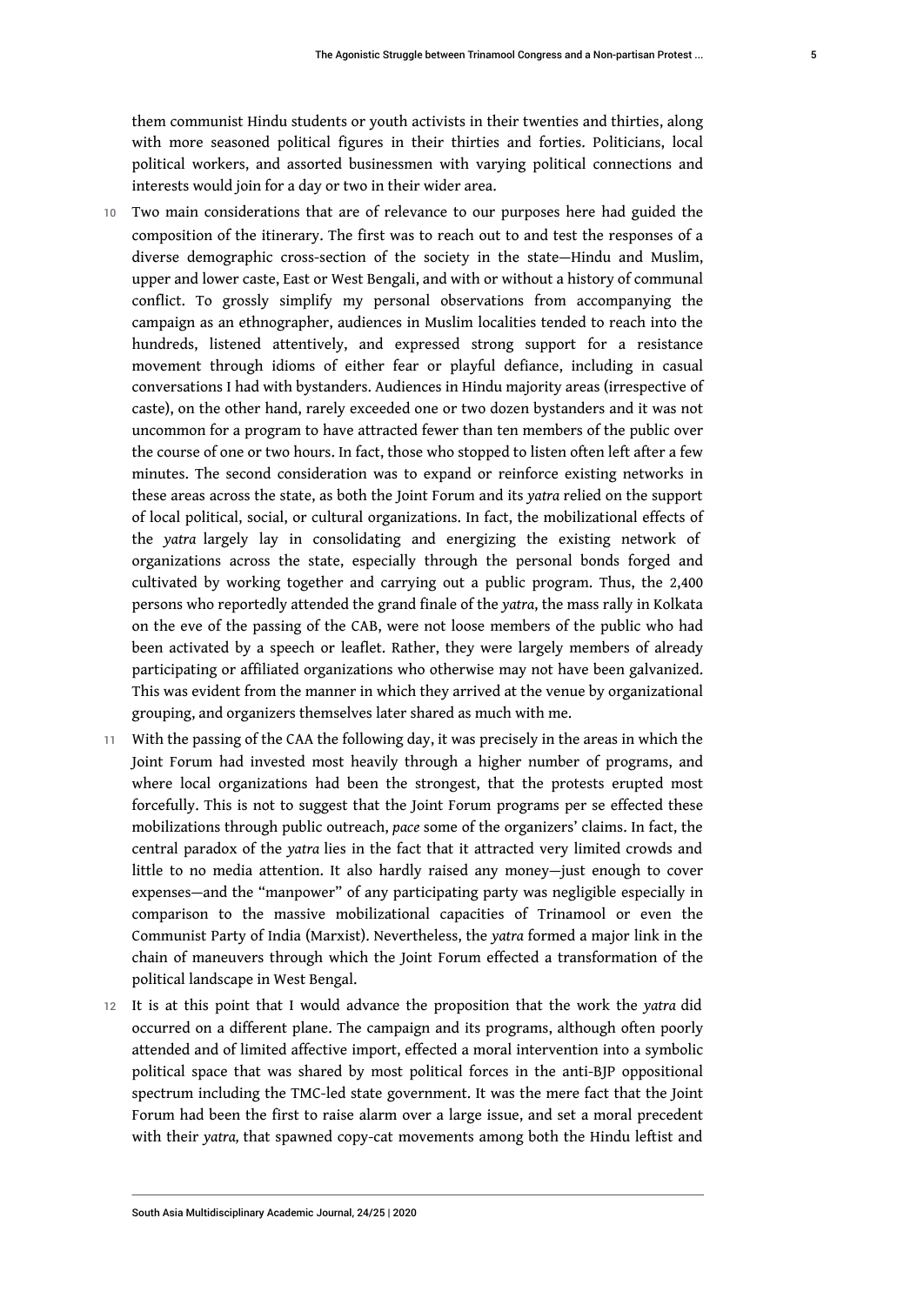the Muslim political spectrum. Thus the Left Front opposition, various small parties and newly formed independent factions, such as the NO NRC Movement and the Solidarity Forum, initiated their own anti-NRC mobilizations in order to lay claim to the oppositional space declared and instantiated by the agitation of the Joint Forum. This prompted TMC to launch their own agitation and claim leadership over the anti-NRC-CAB space as the issue consequently rose to prominence in the state's public discourse, including in the media and in parliament.

13 What emerged from this, I would argue, was a sense of a moral public, a veritable citizenry, around the shared rejection of the NRC, CAB/CAA, and later the NPR. It is perhaps not unironic that citizenship protests should instantiate citizenship in a civic republican sense: as a practice of dissent and deliberation within a common moralepistemological framework. I render this aspect the central point of interest of this contribution because all participating political forces became answerable to the imagined gaze of this moral community, no matter how disparate their goals may otherwise have been. The visibility of this new public was enhanced through the spectacular displays of dissent, such as state-wide protests and the burnings of trains and central buses in the days and weeks after the CAB was passed into law. This is the dynamic that re-emerged during the CAA-phase of the movement and which is key to understanding the developments to which the final section of this contribution attends.

# <span id="page-6-0"></span>The CAA Phase in Kolkata: Park Circus Maidan

- 14 The first weeks after the CAA was passed into law were marked by civil unrest across the state, with trains and buses—symbols of the Center and thus the Government of India—blocked, pelted, and set on fire, and copies of the CAA burned along with BJP paraphernalia and effigies of BJP leaders. Large numbers of AIMIM<sup>[8](#page-16-4)</sup> leaders and activists were arrested although the protests were carried by a wide spectrum of organizations including TMC, as well as by popular spontaneity. The protest rallies in Kolkata over the subsequent weeks were mixed and included many first-time protesters from across the middle classes as well as a great diversity of organizations across the political spectrum, from TMC-affiliated programs to leftist student groups from Jadavpur, Presidency, and Calcutta Universities among others. Liberal and left feminist and queer rights groups held marches and other programs, including a large "Trans, Queer, Women's March against NRC-CAA-NPR." The Kolkata Rainbow Pride Walk on December 29, 2019, focused strongly on this issue, including on the violence against students and Muslims in Delhi and elsewhere. The agitations had accrued such numbers and force that when the Prime Minister visited Kolkata on January 11, 2020, he could not be driven into the city and was instead forced to fly in from the airport by helicopter—a historic repeat of the massive left-wing protests against the war in Vietnam that forced Robert McNamara to do the same upon his visit in 1968. By the time the *yatra* had concluded a month earlier, the CAB/CAA and NRC had been connected to a host of social issues, vulnerabilities, and marginalities and had drawn in a wide range of activist and non-activist forces that often no longer had any connection to the Joint Forum.
- 15 Once the Shaheen Bagh protest became known, various organizers rushed to be the first to launch a sit-in (*dharna*) in Park Circus, a Muslim-majority area in the heart of Kolkata that is considered a center of Muslim political life. Young leftist feminist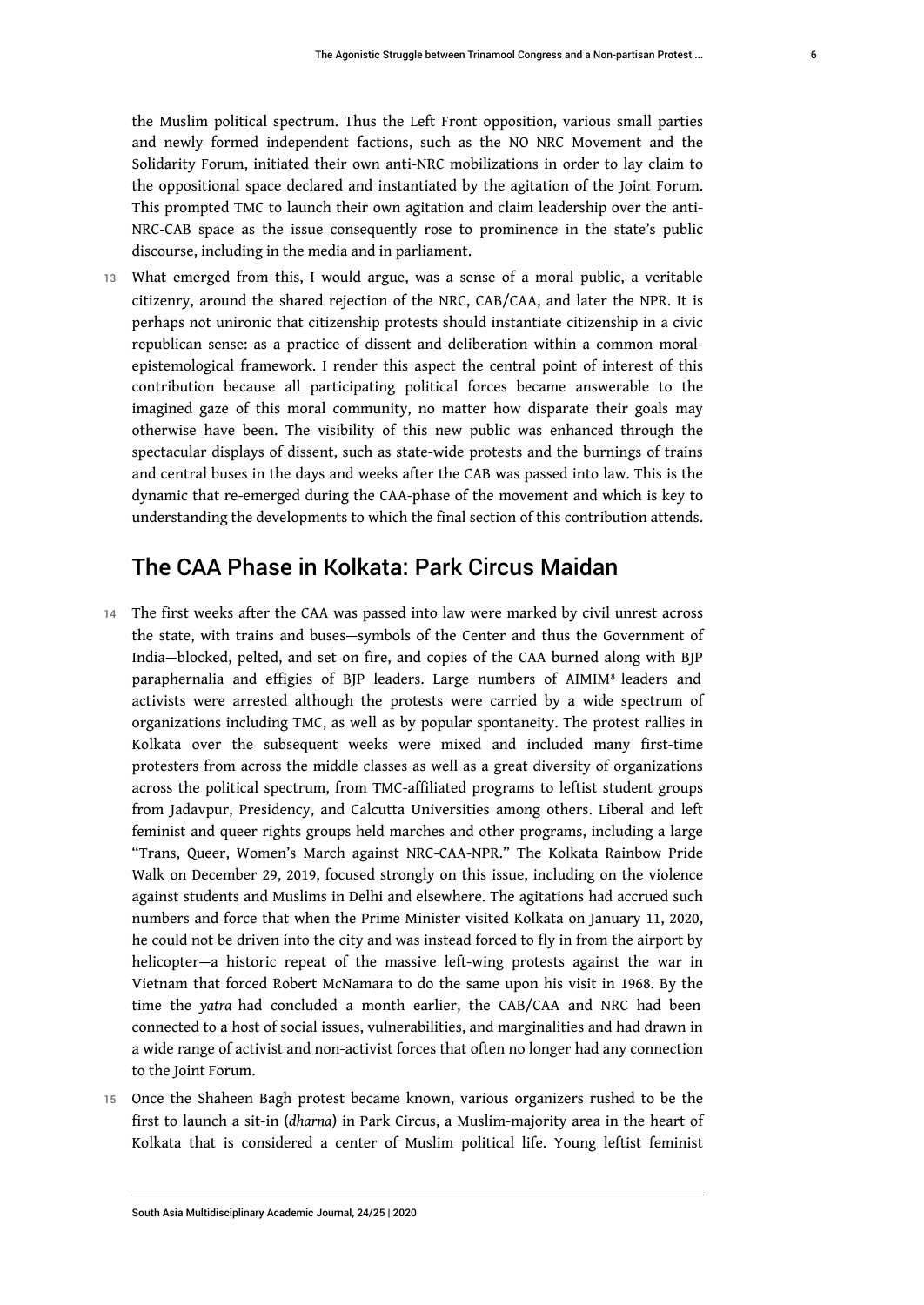activists from Jadavpur University (JU) in Kolkata were in talks with senior Muslim organizers from the area in early January, when they were beaten to the race by a middle aged lady from the area who runs a local NGO. In the initial days, she sat with her relatives under the pavilion on the meadow next to the Park Circus Maidan Mosque on the seven-point crossing at the northern edge of the Park Circus area. With each day, the number of people swelled, especially after work hours, and the crowd reached hundreds and then thousands in less than a week. In contrast to the largely Bengalispeaking mobilizations during the CAB phase and after, most of the participants here were Urdu speakers of varying class backgrounds and came from the area as well as from other working class Muslim neighborhoods such as Metiabruz, Garden Reach, and Topsia.[9](#page-16-5) However, the early stage of the sit-in attracted a wide variety of supporters and organizers, from artists, actors, queer activists, communists, Bengali and Urdu speakers, journalists, students and pupils, and of course the police and intelligence branches.

- <span id="page-7-0"></span>16 Park Circus consciously reproduced the female-centered political aesthetic of Shaheen Bagh, with women and girls sitting in the middle and a crowd made up largely of men standing around them, the imaginary line of separation soon reaffirmed by a plastic rope a few days later. This spatial arrangement carried its own moral commitment to which all political forces had to adhere—there was an understanding among all actors that Muslim women were to remain the center and the face of the movement from then on, irrespective of the nature and the result of the inevitable struggles for control behind the scenes. The associations with a politics of respectability and male guardianship reproduced images of female domesticity as indicators of Muslim conservatism among several of the communist and feminist student activists of Hindu background. This was further compounded by the fact that many of the women and children were brought there by their male relatives, affines, or organizers on motorbikes and trucks, and would quickly find their place within the "women-only" section. Some of the activists from Joint Forum and other left wing feminist youth activists from Hindu families displayed a complex sense of estrangement and discomfort with this while cultivating and expressing a cultural or social relativism toward what they perceived to be "traditional" gender roles of a socioeconomically oppressed demographic category. At the same time, they often preemptively reflected on Islamophobic stereotyping and used the occasion to reiterate that patriarchy and capitalism produced very similar social arrangements among Hindus. In fact, women had largely been either absent from or been a minority in the mobilizations during the CAB phase, be it as speakers, organizers, or audience members. It was only when the agitations became popular after the passing of the bill that women, including *as*  women, became prominent voices in and of the protest movement. The active and visible participation of *Muslim* women in a political movement of this sort seemed unprecedented, at least to many Hindu activists, and thus became a source of pride and inspiration to them.
- 17 Further, the spatial configuration at Park Circus Maidan instantiated a new gendered division of labor as women activists from the largely Hindu communist organizations, but not the men, could effectively traverse the boundaries and socialize with both the women at the center and the men in the committees. Even after accounting for gendered differences in idioms of friendship and affection, it was the women who in my impression were the ones to form the strongest personal bonds in a relatively short time, and effectively (and affectively) practiced the politics of cosmopolitan solidarity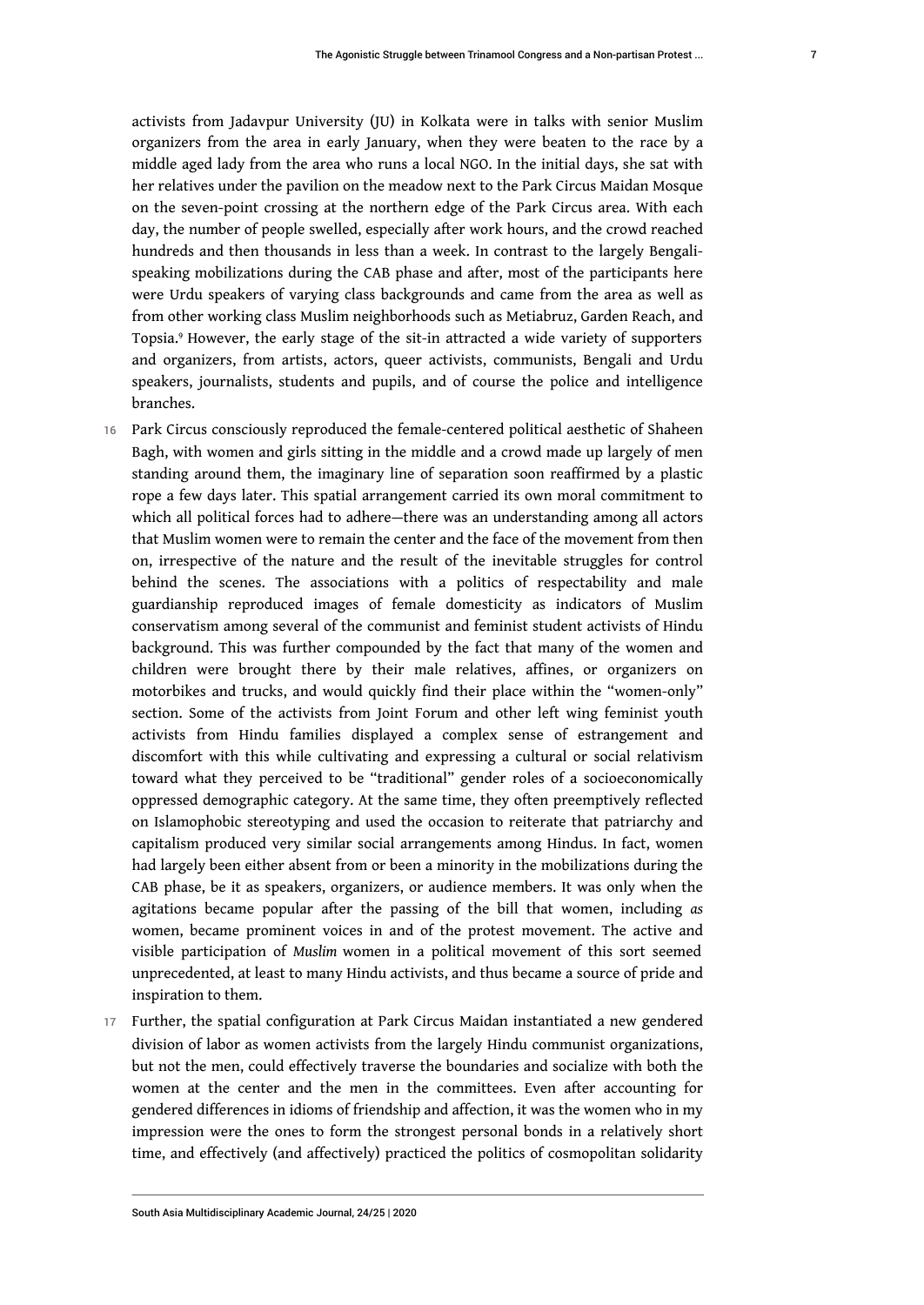asserted at the explicit symbolic level throughout the movement (see below). There is of course more to all this than the scope of this article affords, but one final point on the spatial set-up is noteworthy. One of the recurring observations campaigners shared with me and among themselves was that it was precisely the fact that women were constantly inside the sit-in that they failed to participate in the decision making in the committees at the fringes, which had been set up early to deal respectively with food, security, and guest speakers, among other things. Their gender composition was roughly equal in theory, but in practice the men ended up making most of the decisions. This was less by intention and more by a structural effect not uncommon to other, similar modes of protest such as hunger strikes in which a leader on hunger

strike is effectively incapacitated from making most decisions.

- 18 The women themselves, however, largely spoke of their participation in terms of the political issues at hand—the rejection of the NRC and CAA—and positioned themselves and the wider movement as the custodians of the constitution, of the secular character of the country enshrined therein, and of communal harmony. Women and men frequently articulated feelings of integration with the nation, and there was a strong sense that the entire country was protesting alongside them and that only active members of the Hindu right-wing were not. The sentiments expressed were of defiance, enjoyment, and excitement especially as the numbers swelled and the maidan filled up. The discourse that emerged from conversations, interviews, speeches, slogans, as well as statements and symbols on posters, banners, and paraphernalia projected a strongly unifying picture of national belonging. The constitutionalist and openly nationalist assertions drew on a repertoire of elements common to other minority mobilizations in India and foregrounded Ambedkar and other prominent historical figures from the independence movement such as Bhagat Singh, Tagore, Subhas Chandra Bose, and Mahatma Gandhi. Early on, first one and then several banners declared this to be a second Independence Movement (*Park Circus Dharna—Swadhinata Andolan 2.0*) and over the days, several protesters would point out that India had been part of the fight against fascist Germany and that it was now fighting fascism and concentration camps here. Parallels were repeatedly drawn between the BJP and Nazism or fascism; Modi and Hitler; and German concentration camps and the NRC detention camps; parallels that ultimately served to reaffirm the movement's location within a history of Indian nationality and nationalism.
- 19 Various participants and organizers from Muslim backgrounds stressed that this was not to be seen as a "Muslim movement," and some even went so far as to claim that the CAA was "not against Muslims but against Indians," foregrounding their own Indianness and their allegiance to the nation through emphasis on the constitution and their own citizenship. While the absence of a minoritarian language is in line with previous local assertions in Park Circus (e.g., Chatterjee 2017:106–8) as well as the simultaneous anti-CAA mobilizations in Delhi (e.g., Martelli and Garalytė 2019:8), it did also relate to a concern about potential fracturing of the movement due to the intervention of political parties.
- 20 In fact, this concern about fracturing was reflected in another prominent set of discursive elements emphasizing that the movement be "not political" and calling on political parties not to pursue their own politics in the maidan. Even representatives of established political parties had been barred from speaking at the sit-in by the Guest Committee of the movement, most notably perhaps a senior leader of the Congress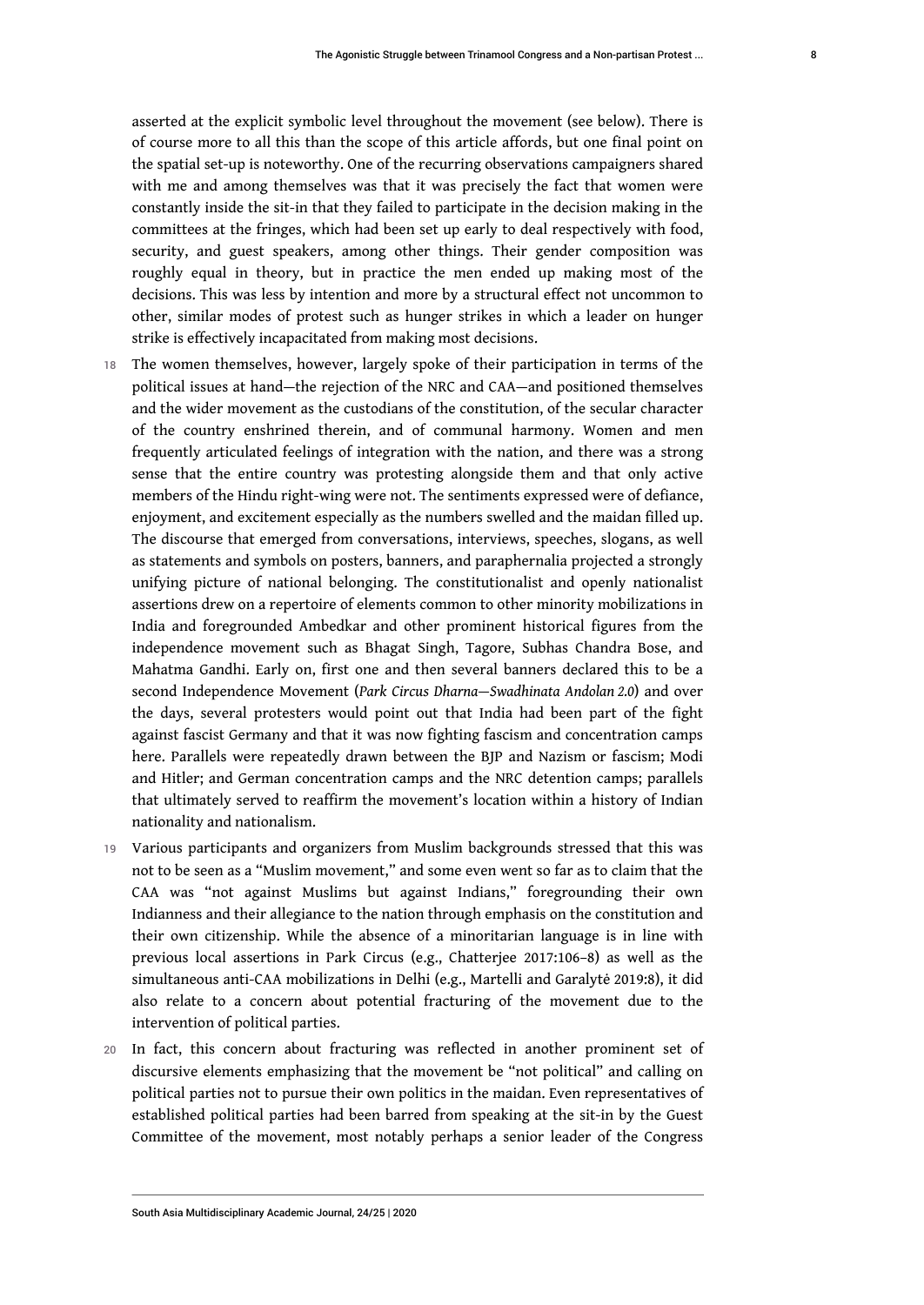party and former Union Finance Minister, Palaniappan Chidambaram. Soon, posters at the entrance to the maidan proclaimed: "*Welcome to Park Circus Swadhinta Andolon 2.0 Kindly Keep Your Religion, Religious Affiliation and Banner Outside the Gate*," and to cite but one example, the speech in Urduized Hindustani by a young Muslim woman ended in the following words and exchange of chants:

> <span id="page-9-0"></span>"So, please do not create differences, don't spread false rumors, don't post wrong [information] on Facebook. We object to this, there is no party banner here. We're all Indians, the tricolor is fluttering here, and we are Indians. We are not related to any party. Here our… the tricolor is our banner, and, insha'Allah shall be the shroud of every Indian in this country." "Insha'Allah!" "Long live the revolution!" "Long live! Long live!"<sup>[10](#page-16-6)</sup>

National flags were thus also used to emphasize the non-partisan character that was claimed in order to avert concerns over political infighting. However, there were two further reasons for this. One is that it also reflected public cynicism about party politics widely shared in other parts of South Asia. However, and more specifically, the antipartisan discourse was promoted forcefully by those factions within the movement that were opposed to a Trinamool influence. Although they were unsuccessful in keeping the party at bay, and although this discourse had itself ended up concealing the TMC intervention behind a veneer of non-partisanship, its normative force did survive into the phase after the TMC had taken leadership over the space—and remained accountable to the non-partisan aesthetic.

# The politics of patronage and fragmentation

21 Throughout the movement, there were small groups of activists and organizers scattered across the maidan, moving from one little group to the next, discreetly sharing and discussing developments and liaising with other small groups while slogans, chants, and speeches given from within the women's section continuously resounded through the space. This section tends to the political tensions and maneuvers behind the scenes that ultimately led to the capture of the Park Circus sit-in by the Trinamool Congress party and its allies. Within a few days, the Park Circus *dharna* had become the perceived center of the movement against CAA-NRC-NPR in West Bengal. There are often references to internal rivalries in the scholarship on protest movements which are left unexamined. They are significant here not only because they show how the state government captured an otherwise oppositional movement, but also because they demonstrate the compelling force of the moral category of a dissident citizenry that had emerged discursively through symbolism and rituals of integration and community making, so that even though the largest political party assumed leadership over the movement, it was compelled to adapt its line to the discourse of the movement rather than the other way around. To grossly simplify in the interest of space but also of anonymity, one camp was aligned with and the other opposed to TMC. In the former, TMC operated through a certain larger nonparliamentary Muslim organization as well as a group of businessmen and a small, rival splinter group of left wing activists; the latter consisted of other Muslim organizations and businessmen as well as a spectrum of the Kolkata left, including leftist activists of Hindu background. The Joint Forum was informally close to this second camp and some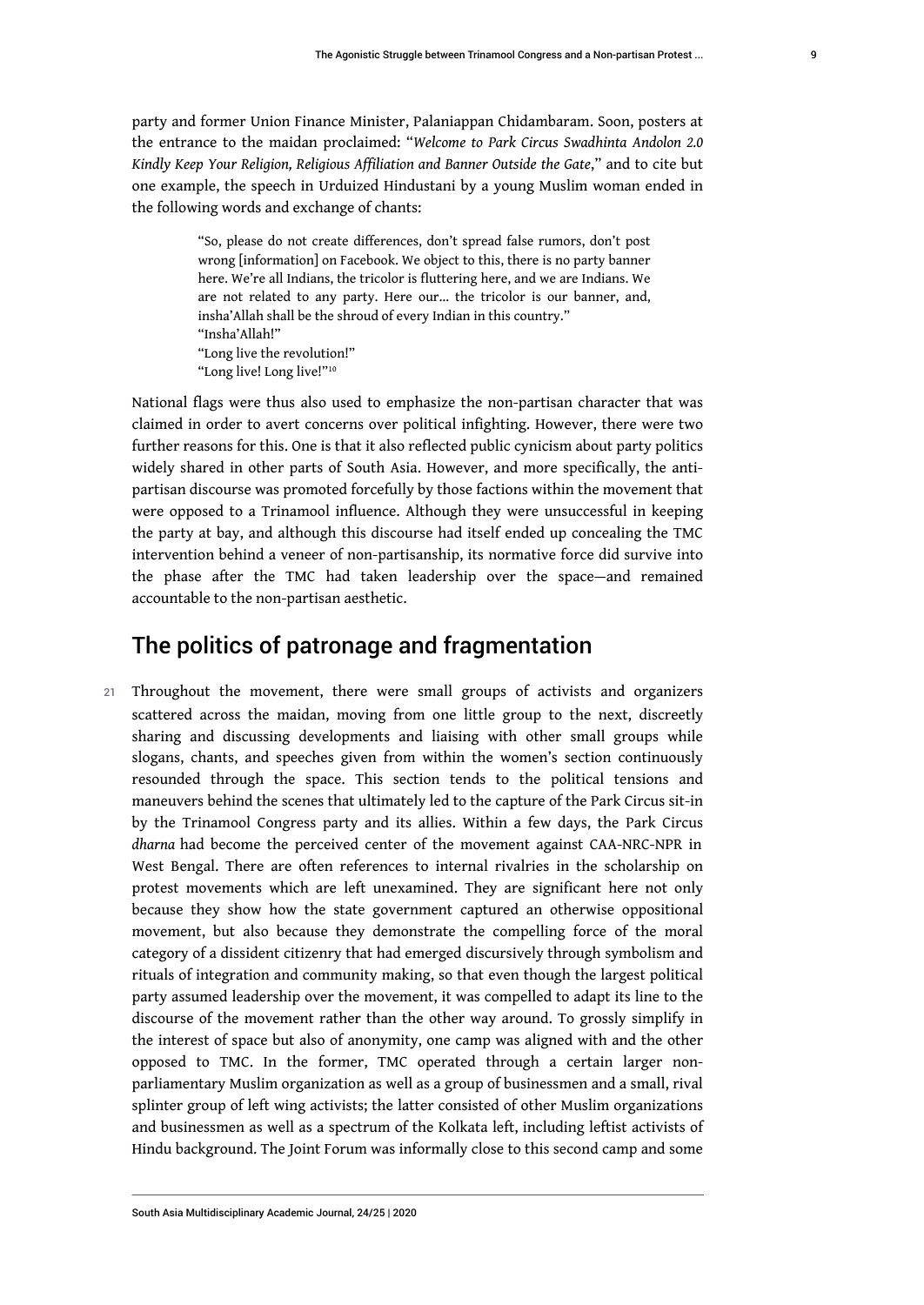of its members were in the committees, but it was not part of the organizing circles in any formal manner.

- 22 The tensions between these camps became visible in the committees, in indirect remarks during public speeches, and through a politics of suspicion surrounding state patronage and female Muslim agency. They concluded in the capture of the movement by Trinamool Congress through a strategy of state-based patronage, akin to a *permit raj*, in which it first withheld or rather delayed permission for the formalization of the protest while identifying, from within the organizers' circles, those willing to establish a link to the state government and municipal corporation. In hindsight, TMC had waited with its capacity for sponsorship just long enough to ascertain itself of its allies within, destabilize the assemblage of organizers internally, and to demonstrate its superior capacity to lead this movement from being an internal oppositional force to becoming established at a state-wide and mainstream normative level. Accordingly, suspicions emerged in the non-TMC camp that some key organizers may have joined the movement in order to position themselves as intermediaries in order to establish rapport to the state for their own benefit, or to accumulate enough visibility, credibility, and connections to run for the office of ward councilor in the Kolkata Municipal Corporation elections that were to be held a few months later (and which, as of the time of writing, remain postponed due to the COVID lockdown).
- 23 As a sign of their confidence and of the decisiveness of TMC, some of the key organizers from the first camp began taking actions on behalf of the movement without consulting with the others. Most notably, a bit over a week into the sit-in they went to meet Chief Minister Mamata Banerjee without the knowledge of many of the other organizers. As part of the negotiation behind closed doors, campaigners later confirmed that the Chief Minister not only granted permission and thus the formalization of the sit-in but pledged her support for it. In exchange, it was reported, Mamata Banerjee demanded the movement be cleansed of "Naxalite" and "SIMI"<sup>[11](#page-17-0)</sup> elements who were already entrenched, a direct if inaccurate reference to the communist activists and some of their Muslim allies.
- <span id="page-10-0"></span>24 Shortly thereafter, the protest venue transformed visibly. The maidan was showered with materials such as a tent which ever expanded over the subsequent days; plastic planes to sit on; portable toilet cabins; floodlights; and a sound system with microphones and loudspeakers across the maidan. Space and crowd management were formalized with the introduction of physical crowd dividers to regulate the direction of the flow of bodies, aided by ushers in printed t-shirts with standardized "volunteer" badges. An abundance of food packages intensified relations of generosity and hospitality within the movement, as well as a soft patronage as some of those who were "faces" of the movement or acted clearly as organizers were also able to visibly distribute them to families asking to be fed. In a similar vein, organizers reported a sharp increase in cash funding that could no longer be accounted for by private and small organizational donations. Activists from the non-TMC camp voiced their exasperation at the confident visibility of the takeover through sponsorship, such as in the absence of donation boxes which otherwise could have communicated a pretense that the sit-in was not being "bought" and "flooded" by the state government. Simultaneously, a prominent TMC MLA was allowed to give a speech after representatives from other parties had hitherto been barred from speaking. The subsequent day, two TMC councilors from adjacent wards came with their men and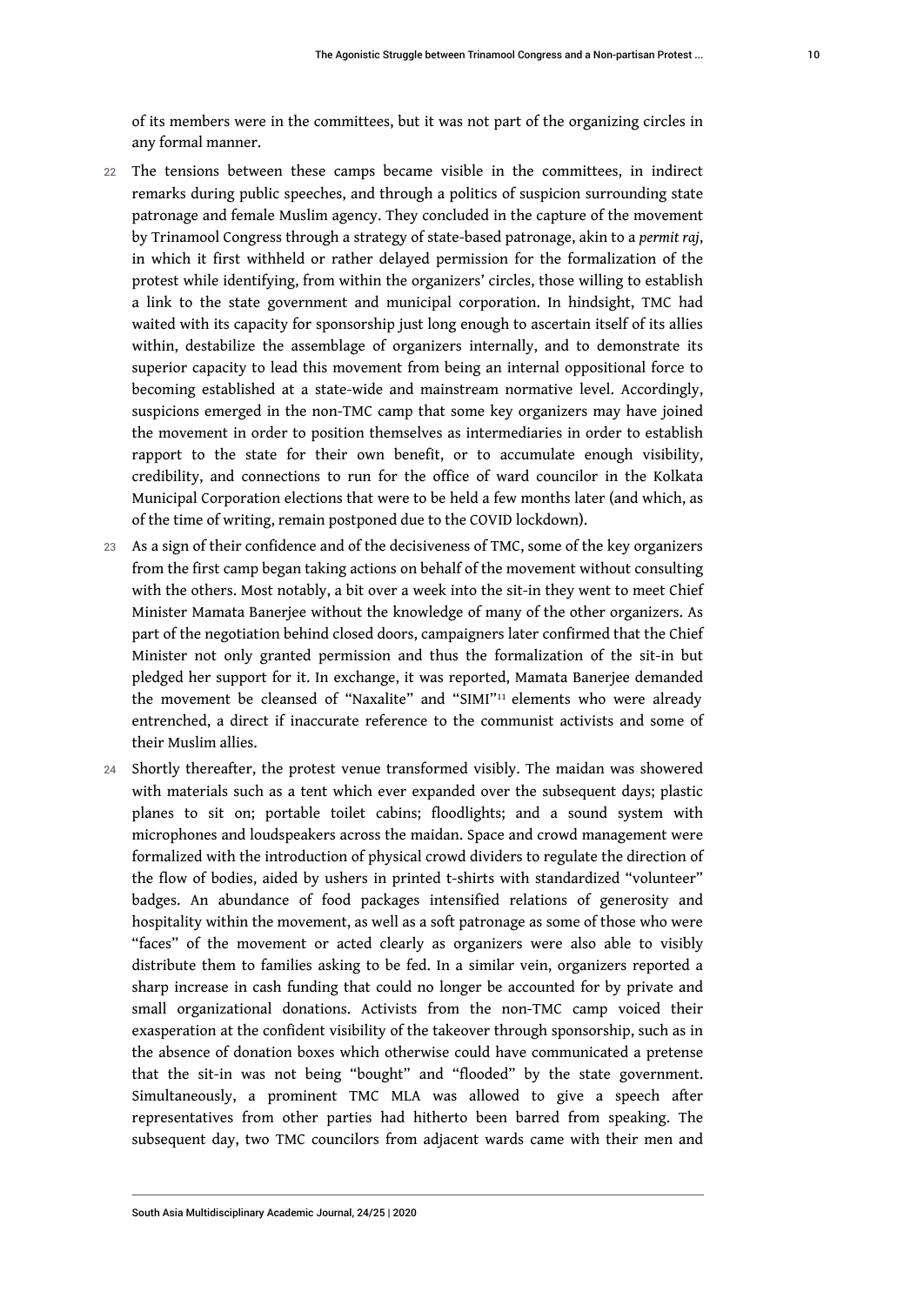delivered speeches that did not engage with the NRC and CAA, but instead praised the Chief Minister. They reaffirmed the claim that the protesters could have come to them five days earlier and that they would have gladly arranged for their demands to be met.

- 25 Non-TMC aligned activists, Hindu, and Muslim alike, voiced deep disenchantment and disappointment and a sense of betrayal—and women activists more forcefully so than men, for reasons outlined above. The overall atmosphere on the maidan, by contrast, became all the more festive and celebrative as the movement was seen to receive mainstream endorsement through the state. Crowds of dozens, sometimes hundreds, flocked into the maidan chanting slogans, singing the national anthem, and waving the national flag. Two to three thousand people were present at a time during the days following the government capture, filling out almost the entire maidan around the sitin. While it is true that the Trinamool party and state administration activated its structured as well as unstructured, non-organizational mobilizational networks,[12](#page-17-1) Park Circus Maidan developed its own attracting force. Families came with their children after school and work hours, groups of youngsters and children marched in, and men and women dressed up more and the latter used more make-up than during the first week. It was the place to be, or, as a fellow anthropologist friend remarked, it became like a *mela,* a fair. Many ordinary protesters from Muslim backgrounds continued to frame their participation in terms of the political issue, while simultaneously giving voice to a euphoric intensification of the experience of citizenship through a sense of integration with the nation around a shared rejection, in a vernacular constitutionalist idiom, of the CAA, NRC, and NPR. For many, the expansion and state uptake seemed to underline the sense that the entire country was on their side. It became both a celebration and a protest, and subsequently a place for various oppositional politicians from across India to come and speak as the guests of the movement's joint leadership that is, the West Bengal government and the local founders of the *dharna*.
- 26 With the state government takeover, the diversity of the Park Circus Maidan movement bled away within a few days as the left, feminist, queer, and other circles withdrew and the *dharna* became entirely Hindustani speaking. Activists with the Joint Forum withdrew as well and opened a counter-center to pressure TMC from within their own space. For this purpose, they organized a rally of reportedly 13,000 people on January 21, the day the Supreme Court verdict refused to stay the CAA, and converted the rally into a sit-in next to the Kolkata Municipal Corporation Building in Dharmatala, a predominantly Muslim area in central Kolkata. The demographic and spatial composition was similar to Park Circus Maidan, in that women were seated on carpets on the street in a section separated from the men by physical barriers. This *dharna,*  however, was placed directly on the street and always remained smaller in size. Unlike Park Circus, the women's section constantly faced onto the side of the stage, which was instead directed toward the men's section, thereby rendering the spatial aesthetic less centered on women. During the first week, this arrangement paid little more than lip service to the supposed centrality of Muslim women to the movement, and nearly all speakers were men. However, the Joint Forum kept the program open to anyone who shared the minimum common understanding and thus re-created a non-TMC political space. With time, as the *dharna* became known locally and was promoted through the organizers' networks, the number of women on stage increased and the composition of speakers and performers diversified.

<span id="page-11-0"></span>11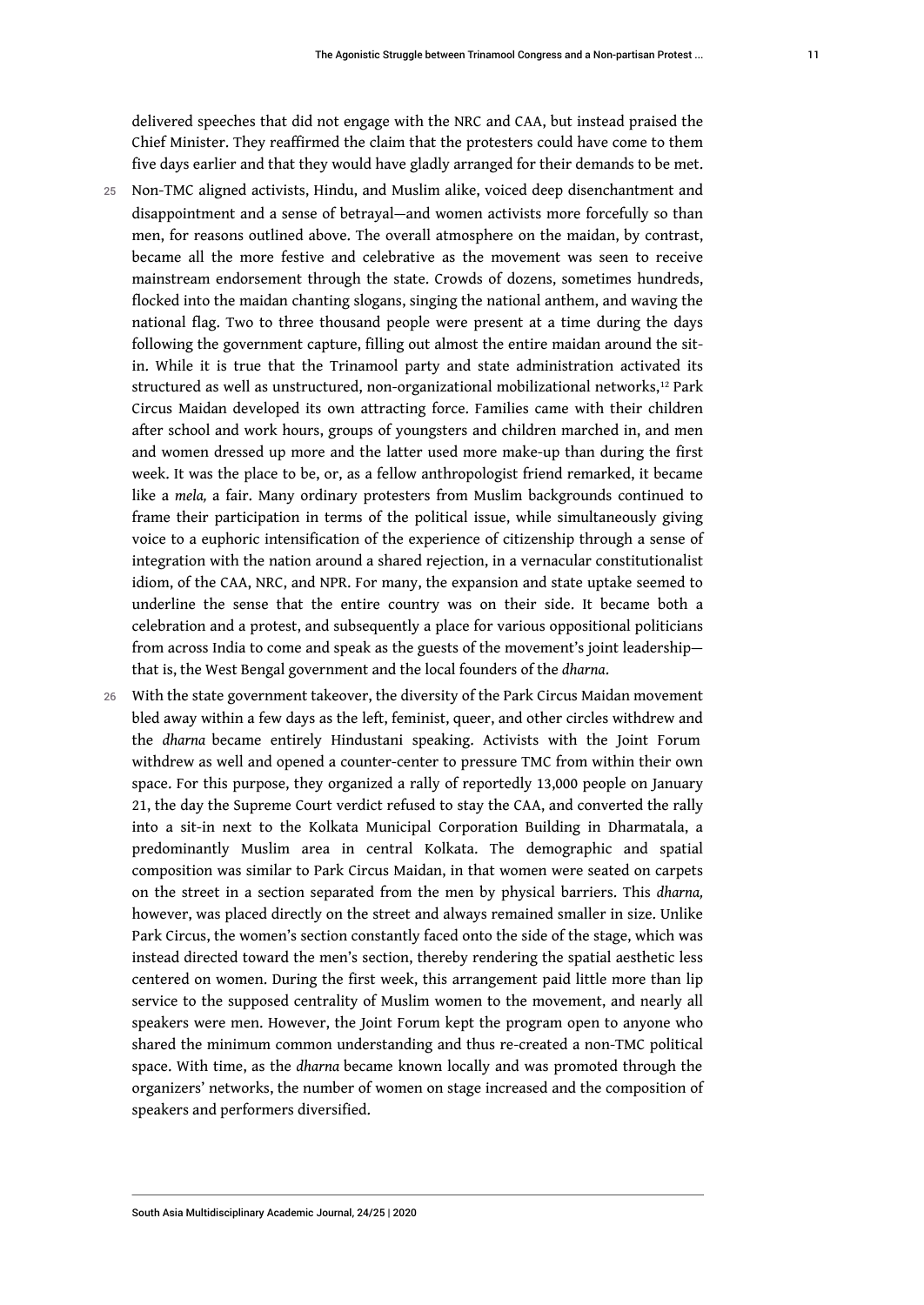- 27 Yet, it never managed to attract the feminist and queer sectors of the Kolkata activist scene who had initially participated in Park Circus. The reasons for this are complex and can only be enumerated partially and synoptically. The sit-in was seen to be run by male-dominated organizations without feminist credentials which, after the disappointing experience of Park Circus, rendered it all the more uninteresting. Furthermore, Park Circus had started out as a space of multiple possibilities, and that competitive openness also meant that the presence of rival organizations diversified it. The New Market *dharna*, in contrast, was clearly launched by the Joint Forum, and organizations with a history of acrimonious rivalry with those participating in the Forum stayed away. However, New Market did develop its own openness, as a matter of policy but also in that an ever expanding network of other organizations, activists, and other individuals without a history of bitter rivalry or antipathy joined—from local residents, pupils, and students to poets, actors, musicians, business persons, and political figures from across the country. And yet, New Market seldomly achieved the affective intensity of Park Circus, which remained the visible center of the anti-NRC-CAA-NPR movement in West Bengal.<sup>[13](#page-17-2)</sup>
- <span id="page-12-0"></span>28 New Market, although not the center of the movement, quickly came to define the ideological line of the movement in Bengal again. This was partly through their openness and wide network across the state; partly by having continuously been the first to define and shape the agenda since October 2019; and partly through their member in parliament and allies in the news media. Their continuous insistence on the NPR census as the key device through which the NRC would be created and the CAA rendered meaningful came to dominate the public discourse, and changes in the understanding of the issue would first be articulated in New Market and then find their way to Park Circus and other *dharnas* in Kolkata. While Park Circus became a celebratory environment, it ceased to set the line of the movement. Instead, it was the core demands articulated since November and set in New Market by Joint Forum and its allies that dominated the overall movement even if it remained relatively unknown by name among the wider population. In fact, it had even had limited traction among activist women in Kolkata beyond the female members of participating organizations, and the Muslim women at the sit-in had largely joined through the organizers' kin and mobilizational networks. However, no political force in Kolkata or West Bengal differed radically from these demands. Furthermore, the wider alliance around Joint Forum had transferred its presence not only out of Park Circus Maidan, but also out of Kolkata, where they were able to draw on and again reinforce and expand their networks from the previous mobilizational phases. Its activists and allies went into the state districts to agitate and organize, and exercised further pressure on TMC through its mass base that is, the voters and local organizers, who are not part of the daily activities but are in some part connected to the party. In March 2020, the West Bengal government ultimately fully reversed its position on the NPR and instructed its civil servants to refrain from carrying out the census scheduled to begin in April.

# Conclusion: Unity, community, and the shift to a decentered activist modality

29 Previous scholarship (e.g., Björkman 2014; Piliavsky 2014; Kapur and Vaishnav 2018) has shown that cash transfers in the contexts of elections do not buy votes but generate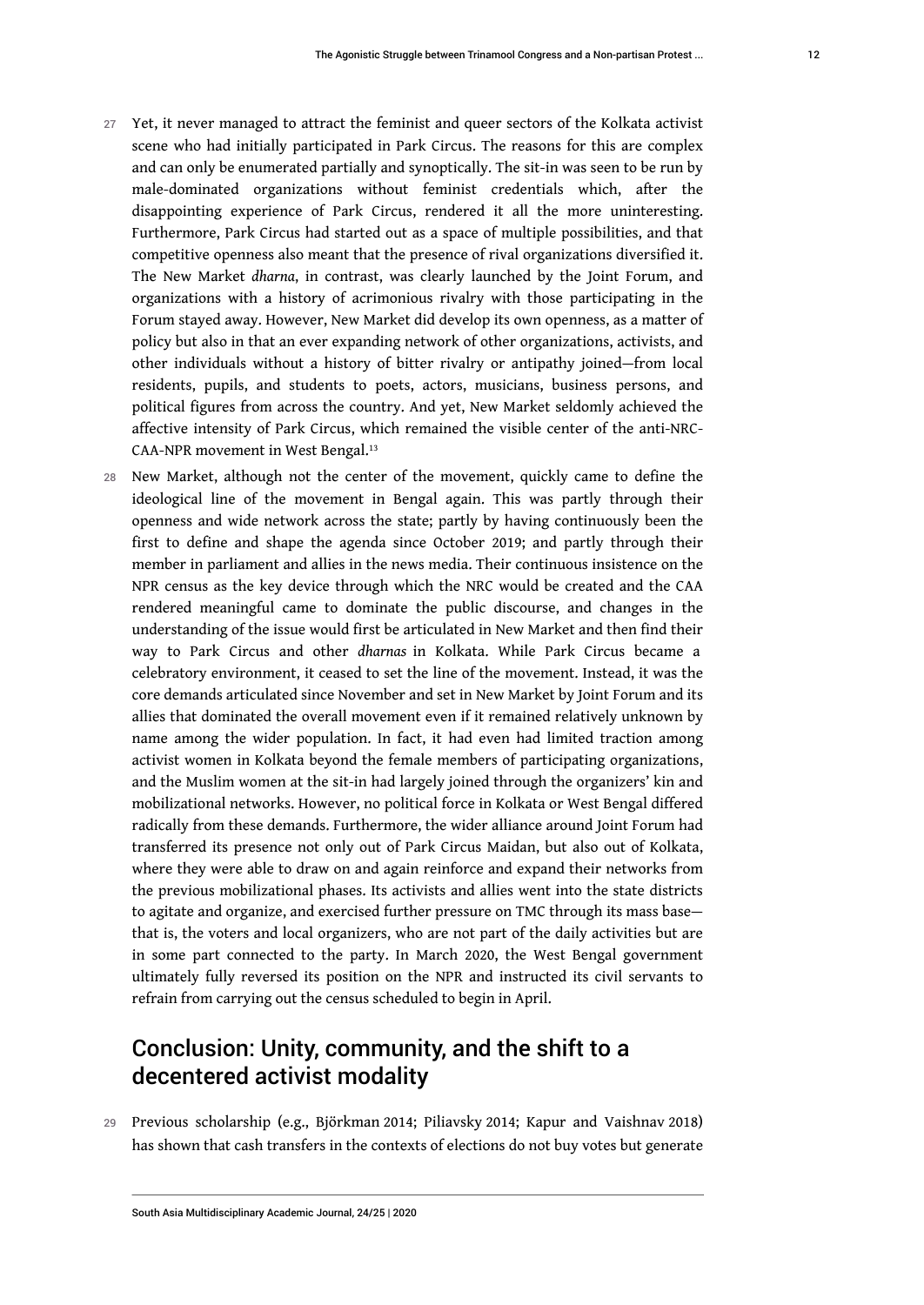relationships. Thus, it is moral expectations that alter voting behavior. The point I wish to emphasize here is that in this case, the relation of patronage imposed an obligation not just on the receiver, but also on the giver. TMC entered into a relationship of obligation because they rendered themselves accountable to the discursive perimeters of the protest movement. TMC's takeover in itself created a public commitment to the moral-political criteria of the movement, which were strongly influenced by Joint Forum as it continued to set the movement's agenda from a new location. Crucially, this agenda included at its core the clear rejection of the NPR census. In fact, even the big banners at Park Circus featured rejections of the NPR from the beginning. The competitive uptake of the cause by various oppositional forces along with the constant projection of unity prevented a symbolic fragmentation of the movement and produced an imagined moral community to whose gaze all political actors were accountable. This unity was produced through the integration of different actors with diverging strategies, goals, and modes of participating, who nonetheless used the same symbolism and partook in a shared normative imaginary.

- 30 The COVID lockdown in late March 2020 arguably saved the movement in West Bengal from running into a wall and imploding, while in Delhi the sit-ins ended in disaster. Mainly, the movement's ground-level strength at the time rested on the state government's endorsement, and on the fact that implementation of the NPR is understood to lie with the states and not the center. Thus, if the state government had not cancelled the NPR in March and if the census had thus commenced in April as scheduled, the movement would not have had the capacity to actually boycott it effectively since sit-ins as a mode of resistance would not have sufficed. Irrespectively of whether jurisdiction over the implementation of the NPR can or will be taken away from the state governments and be given to the center, a BJP victory in West Bengal in 2021 will lead to its implementation with the full force of the state government. In the meanwhile, it was not clear how long Park Circus could have further sustained itself as a protest movement when all of its demands had been taken up by the government. In New Market, there was confusion and disagreement on which direction to take the movement in, and on whether to continue with a hunger strike they had begun. Supporters of the hunger-strike approach became unsure of where to take it politically, and there was no clear exit strategy from it. There were early signs of a wider disintegration that could have led the movement to atrophy in absence of an NPR-NRC process to boycott. This is ironically due to their own success: the NPR-NRC was not going to be implemented for at least another year, until and unless BJP comes to power in 2021. Whatever would have been left of an organized boycott force by that time would further have been on its own and faced with an antagonistic rather than agonistic adversary.
- 31 The impact of the coronavirus pandemic on dissolving the movement fundamentally changed its mode of organizing in West Bengal in contrast to Delhi – and it bought organizers time to rethink and regroup. During the *yatra* in November and December 2019, there had been a strong centralizing tendency: sometimes local committees were created, but ultimately, they had remained answerable to the Joint Forum which was headquartered in Kolkata. However, the pandemic shattered and scattered this arrangement, and led to autonomous neighborhood- and area-based modes of conducting political and social work which came to the fore during cyclone Amphan in mid-May 2020. The visibility, credibility, and networks created through the movement,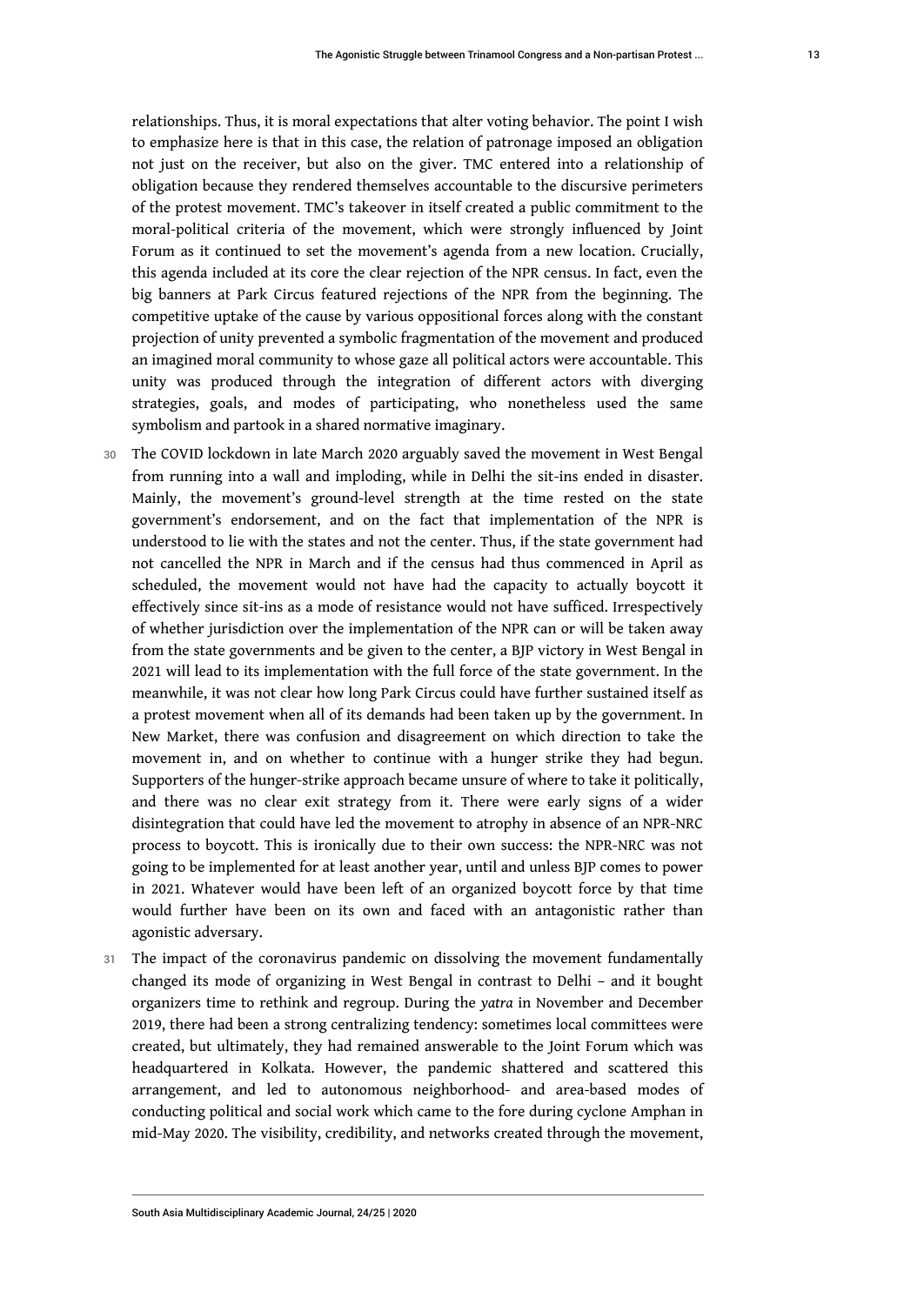including the networks created by being pushed out of Park Circus Maidan and the new bonds between Muslims and leftist Hindus, allowed organizers from this alliance to perform large, donation-based relief operations in the wake of cyclone Amphan in various parts of the state. These could provide a different starting position for a postlockdown, new mobilizational politics that is more decentered and possibly less susceptible to facing the same fate as the decapitated movement in Delhi and elsewhere, where many of its visible exponents were arrested by the authorities. Should BJP win the 2021 election, it could face a more distributed, more diverse, and possibly more resilient dissident force in West Bengal.

#### BIBLIOGRAPHY

Bhattacharyya, Dwaipayan. 2009. "Of Control and Factions: The Changing 'Party-Society' in Rural West Bengal." *Economic and Political Weekly* 44(9):59–69.

Bhattacharya, Snigdhendu. 2019. "RSS Targets Presence in all Panchayats in Bengal by 2021, Double from Now." *Hindustan Times*, September 15. Retrieved September 15, 2019 [\(https://](https://www.hindustantimes.com/india-news/rss-targets-presence...ngal-by-2021-double-from-now/story-DnKwXsXREhRq0Ec0zgYAeM.html) [www.hindustantimes.com/india-news/rss-targets-presence...ngal-by-2021-double-from-now/](https://www.hindustantimes.com/india-news/rss-targets-presence...ngal-by-2021-double-from-now/story-DnKwXsXREhRq0Ec0zgYAeM.html) [story-DnKwXsXREhRq0Ec0zgYAeM.html\)](https://www.hindustantimes.com/india-news/rss-targets-presence...ngal-by-2021-double-from-now/story-DnKwXsXREhRq0Ec0zgYAeM.html)

Björkman, Lisa. 2014. "'You Can't Buy a Vote': Meanings of Money in a Mumbai Election." *American Anthropologist* 41(4):617–34.

Chatterjee, Anasua. 2017. *Margins of Citizenship. Muslim Experiences in Urban India*. New York: Routledge.

Chatterjee, Partha. 1992. "History and the Nationalization of Hinduism." *Social Research* 59(1):111– 49.

Chatterjee, Partha. 2004. *The Politics of the Governed. Reflections on Popular Politics in Most of the World.* New York: Columbia University Press.

Das, Madhuparna. 2017. "RSS Preparing the Ground in West Bengal for BJP to Reap Electoral Harvest." *Economic Times,* April 16. Retrieved November 6, 2020 ([https://search.proquest.com/](https://search.proquest.com/docview/1888335409?accountid=9630) [docview/1888335409?accountid=9630\)](https://search.proquest.com/docview/1888335409?accountid=9630).

Government of India, Ministry of Home Affairs. 2017. *Lok Sabha Unstarred Question No. 3586: Communal Violence*. Retrieved October 28, 2020 ([http://164.100.24.220/loksabhaquestions/annex/](http://164.100.24.220/loksabhaquestions/annex/12/AU3586.pdf) [12/AU3586.pdf](http://164.100.24.220/loksabhaquestions/annex/12/AU3586.pdf)).

Government of India, Ministry of Home Affairs. 2018. *Lok Sabha Unstarred Question No. 590: Riots and Communal Violence. Annexure I*. Retrieved October 28, 2020 ([http://164.100.24.220/](http://164.100.24.220/loksabhaquestions/annex/14/AU590.pdf) [loksabhaquestions/annex/14/AU590.pdf\)](http://164.100.24.220/loksabhaquestions/annex/14/AU590.pdf).

Kanungo, Pralay. 2015. "The Rise of the Bharatiya Janata Party in West Bengal." *Studies in Indian Politics* 3(1):50–68.

Kapur, Devesh and Milan Vaishnav, eds. 2018. *Costs of Democracy: Political Finance in India*. New Delhi: Oxford University Press.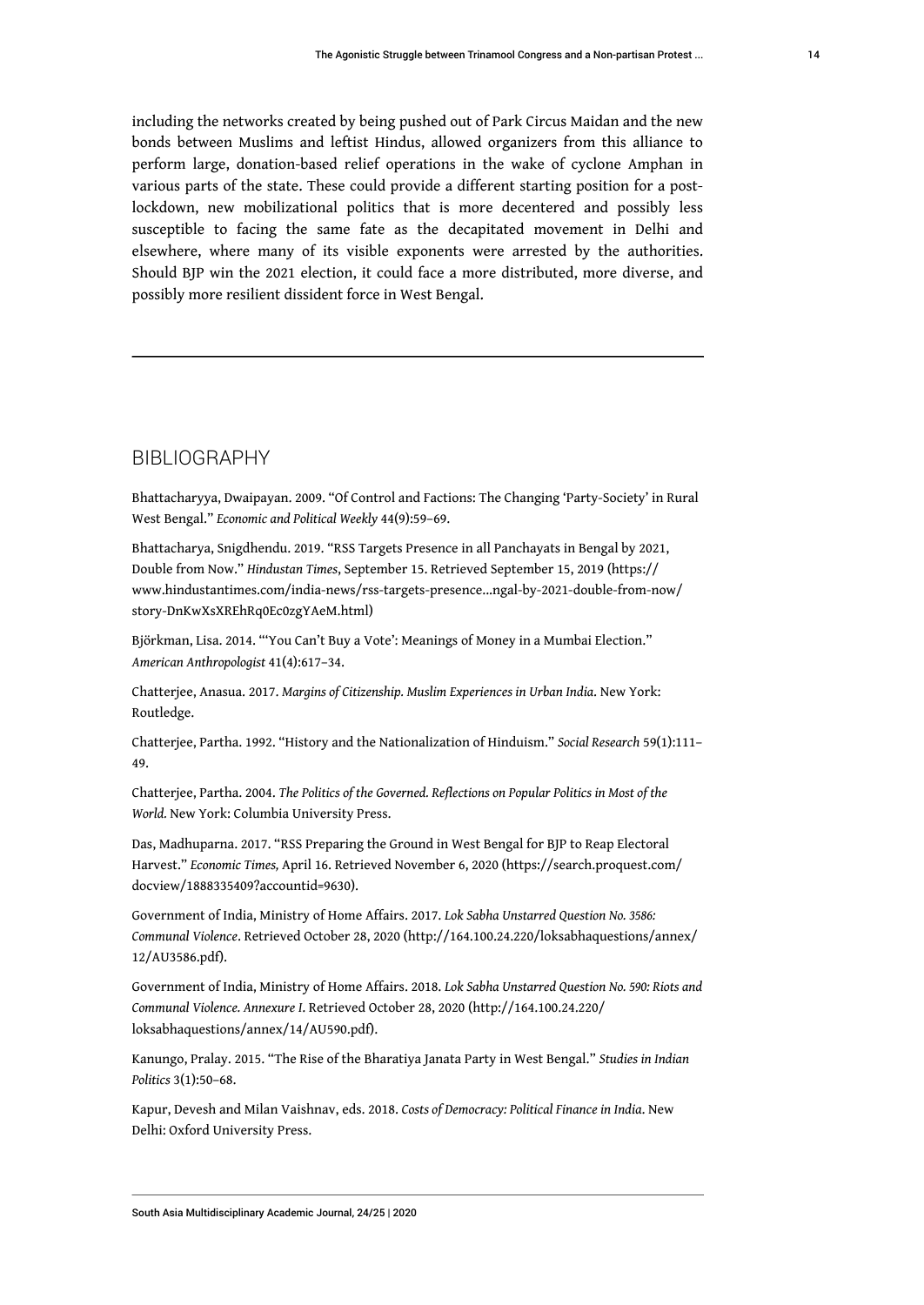Martelli, Jean-Thomas and Kristina Garalytė. 2019. "How Campuses Mediate a Nationwide Upsurge against India's Communalization. An Account from Jamia Millia Islamia and Shaheen Bagh in New Delhi." *SAMAJ*: *South Asia Multidisciplinary Academic Journal 22.* Retrieved November 25, 2020 [\(https://journals.openedition.org/samaj/6516\)](https://journals.openedition.org/samaj/6516).

Mouffe, Chantal. 2000. *The Democratic Paradox.* London: Verso.

Nath, Suman and Subhoprotim Roy Chowdhury. 2019. "Manufacturing Polarisation in Contemporary India: The Case of Identity Politics in Post-Left Bengal." *International Journal of Conflict and Violence* 13:1–9.

Piliavsky, Anastasia, ed. 2014. *Patronage as Politics in South Asia*. Cambridge: Cambridge University Press.

Roy, Rajat. 2017. "Communal Politics Gaining Ground in West Bengal." *Economic and Political Weekly* 52(16):18–20.

Suykens, Bert and Aynul Islam. 2013. "Hartal as a Complex Political Performance: General Strikes and the Organisation of (Local) Power in Bangladesh." *Contributions to Indian Sociology* 47(1):61–83.

#### **NOTES**

<span id="page-15-0"></span>**[1.](#page-1-0)** This research is funded by the Leverhulme Trust and by the Wenner-Gren Foundation. I would like to further express my gratitude to my friends and interlocutors in India; to the Centre for Studies in Social Sciences, Calcutta, which hosted me during fieldwork; and to the editors of this issue, in particular Nicolas Jaoul who was most helpful in guiding and supporting the writing process. Any shortcomings are of course my own.

<span id="page-15-1"></span>**[2.](#page-1-1)** These refer respectively to the National Register of Citizens (NRC), the Citizenship (Amendment) Bill (CAB) and Citizenship (Amendment) Act (CAA), and the National Population Register (NPR). Unless specified by a different date, by CAB I refer to the 2019 bill before it was signed by the Government of India on December 12, 2019. CAA then refers to the act into which it was signed and serves also as a demarcation for the phase of the movement after this date.

<span id="page-15-2"></span>**[3.](#page-2-0)** For the historical connection between Hindutva and Bengal, see for example Chatterjee (1992); Sarkar (1999). However, after the communal consolidations of the 1930s and 1940s, all large political parties in West Bengal have historically "transcended," as Bhattacharya (2009:59) puts it, mobilizations based on caste, religion, or ethnicity. That is, until BJP. As Kanungo's (2015) study retraces, BJP first entered West Bengal in the 1980s at the panchayat level. It expanded its presence across much of the rural areas of the state but it was not until its alliance with Mamata Banerjee upon her split from Congress in the 1990s that it began to register tangible if limited electoral successes. The TMC-BJP alliance won 100 out of 294 assembly segments in the 1998 Assembly election (but BJP won only one seat of the 14 it contested, out of a total of 42). In fact, it was TMC that helped BJP into Bengal and BJP that helped TMC onto the national stage, with Mamata joining the NDA government under Vajpayee. The Rashtriya Swayamsevak Sangh (RSS) used this alliance and the NDA government to expand its organizational structure in West Bengal. However, after Mamata's break from the alliance, BJP failed to win any seats in West Bengal in either the assembly elections in 2001, 2006, or even in 2011 when the Left Front was defeated by TMC; nor in the Lok Sabha elections in 2004. It won only one, the Darjeeling Lok Sabha seat, in the 2009 elections (Kanungo 2015:56). Since the BJP victory in the 2014 Lok Sabha elections, however, their expansion in West Bengal has been incommensurably accelerated by their access to capital and the use of IT cells. Simultaneously, other Sangh Parivar organizations such as Bajrang Dal, Durga Vahini, and Vishwa Hindu Parishad (which has been present in the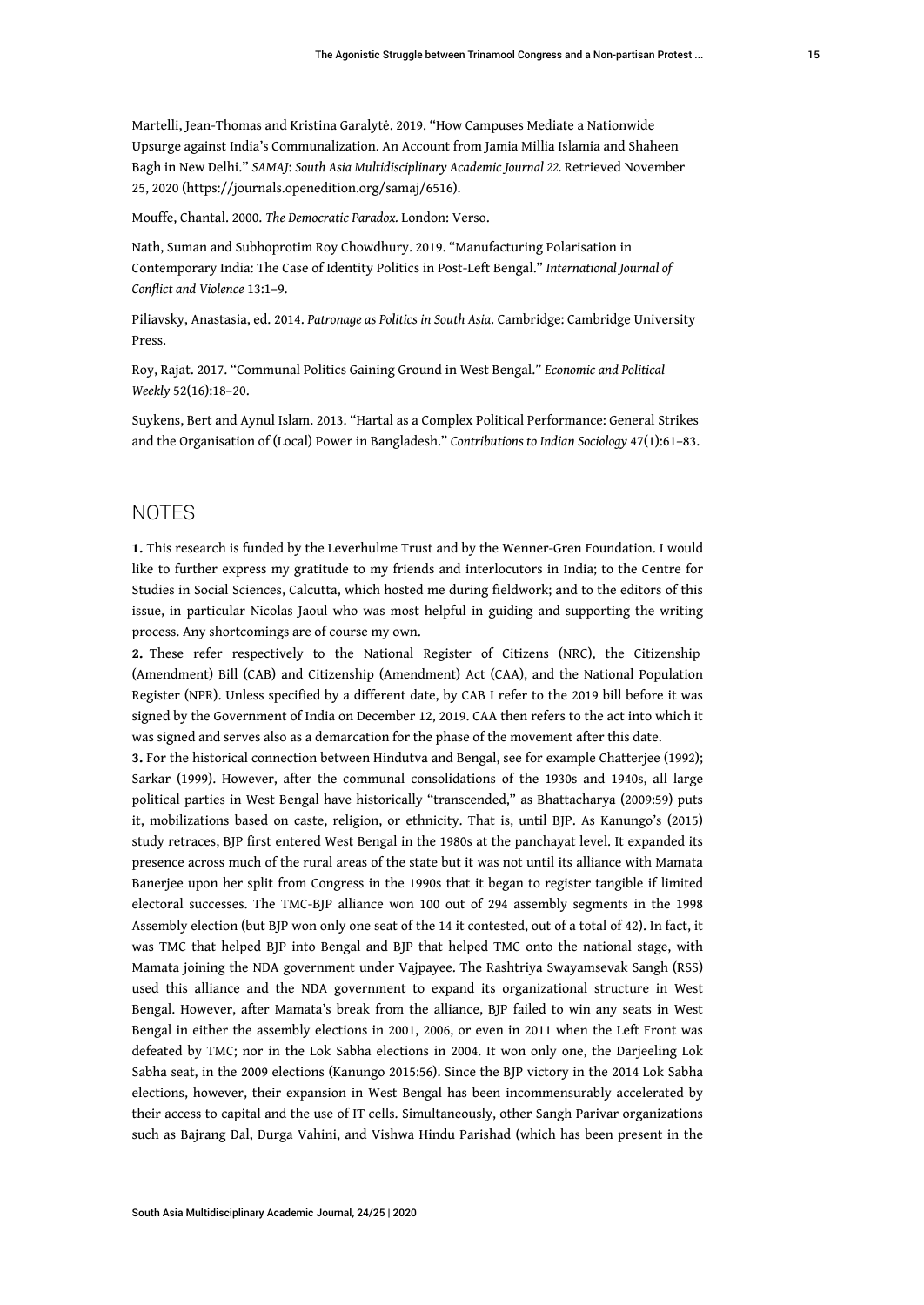state since the Ayodhya mobilizations) have intensified their muscular assertions of Hindutva which are associated with an increase in communal violence (e.g. Roy 2017; Nath and Chowdhury 2019). The number of RSS chapters (*shakhas*) has reportedly grown from 580 in 2011 (e.g., Das 2017) to 1,800 in September 2019 (Bhattacharya 2019).

<span id="page-16-0"></span>**[4.](#page-3-0)** It should be noted that in the early 2000s, Mamata Banerjee, then a Member of Parliament and in an alliance with BJP, had been a vociferous supporter of expelling "illegal Bangladeshis" by creating a register of citizens. This became a cause of embarrassment after she reversed her position as Chief Minister and arguably further decelerated her commitment to a clear position on the matter in 2019 and 2020.

<span id="page-16-1"></span>**[5.](#page-3-1)** The reasons for this are complex and it must be noted TMC may not necessarily have had sinister intentions here. Rather, the state government, like many others, may have been unaware of the connection between the NPR and the NRC until an opposition MLA and a supporter of Joint Forum, Ali Imran Ramz (a.k.a. Victor) from Forward Bloc, was in November 2019 invited to explain it to the Chief Minister (CM) based on the understandings developed by activist researchers. Consequently, the government agreed to *halt* the preparations for the NPR but remained reluctant to *cancel* the process altogether. The TMC's embarrassment over having passed, as part of the NDA at the time, the 2003 CAA of which the NRC and NPR are a component may have led them to deny the link to the extent that they were aware of it. In addition, one might surmise that the government of West Bengal wanted to avoid the political costs of a constitutional crisis that would have been triggered by not implementing a central directive. This could also, in part, have been pandering to Hindu voters already affected by anti-Muslim politicization and the anti-incumbency discourse of TMC's law-and-order problem. It is imaginable, although I do not have evidence for this, that the state government may have had the intention to pressure its bureaucrats to include as many individuals in the NRC as possible so as to reduce the number of Muslims stripped of their citizenship and thus of their voting rights. In other words, a census with a limited NRC. Census information, in any case, remains of great value to the governing.

<span id="page-16-2"></span>**[6.](#page-3-2)** In light of the developments in Delhi and elsewhere, I have refrained from naming any individuals or further organizations in order to blur identifying information.

<span id="page-16-3"></span>**[7.](#page-4-0)** None of these are affiliated with the Communist Party of India (Marxist) (CPI[M]), which had led the Left Front coalition that governed West Bengal for 34 years until 2011. This is worth noting because CPI(M) had on several occasions attempted to sabotage the *yatra* as it became a contender in the intra-state oppositional space on the issue. However, it also did so because the increasing prominence of the issue in the state caused the party embarrassment: it in fact supported the NRC in Assam, where it was a popular demand, and claimed to oppose it in Bengal while remaining trapped in insecurities about how this may be taken by the increasingly communalized Hindu electorate. This resulted in CPI(M) being generally marginalized in the agitations against the NRC-CAA-NPR.

<span id="page-16-4"></span>**[8.](#page-6-0)** All India *Majlis-e-Ittehad-ul-Muslimeen*, a political party originally from and largely based in Telangana, but with a growing presence in other states including West Bengal.

<span id="page-16-5"></span>**[9.](#page-7-0)** Many (but by far not all) Muslim inhabitants of Kolkata have transgenerational histories of migration from Uttar Pradesh and other states. They tend to speak Urdu and Urduized Hindustani rather than Bengali, while the vast majority of Muslims outside the city—in particular rural communities—are Bengali Muslims. There is a complex historical tension in the language politics among Muslims in Bengal, which is also reflected in class, caste, and cultural differences around the supposed superior status of Urdu speakers. This is of course complicated by additional forms of social segmentation and stratification among both linguistic groups.

<span id="page-16-6"></span>**[10.](#page-9-0)** *"Is liye bhed bhau na ki jai, ghalat afwah na phelai jai, ghalat facebook main nahin dali jai. Ham is chiz se i'tirad karte hain, yahan koi party ka bener nahin hai. Ham sab hindustani hain, yahan tiranga lahra raha hai, aur ham sab hindustani hain. ham log parti se ta'alluq nahin rakhte. Yahan hamara… ye tiranga*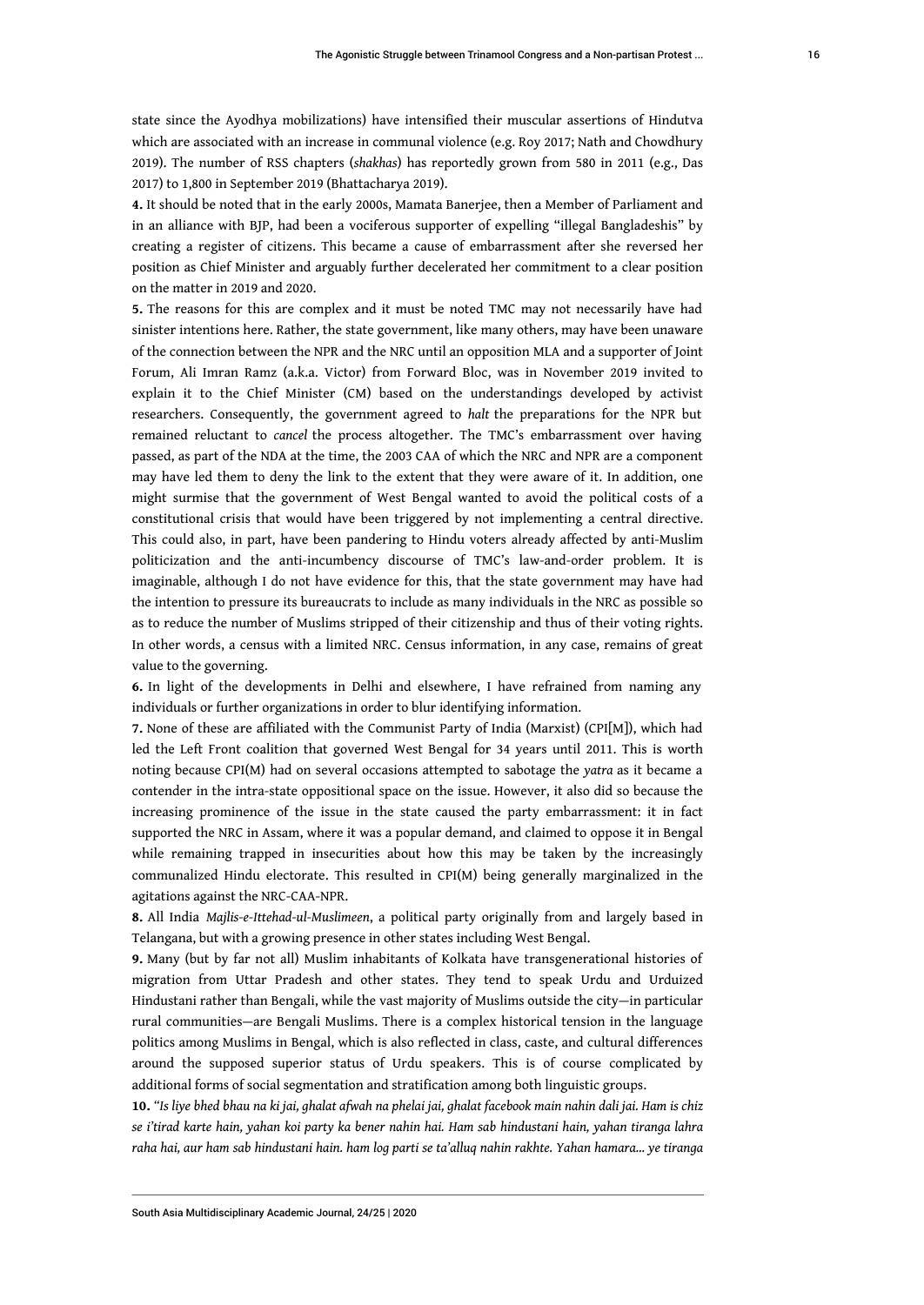*hamara bener hai aur insha'allah is desh ka har hindustani ka kafan bhi hoga." / "Inshallah!" / "Inqilab zindabad!" / "Zindabad, zindabad!"*

<span id="page-17-1"></span><span id="page-17-0"></span>**[11.](#page-10-0)** Students' Islamic Movement of India, a banned organization originally from Uttar Pradesh. **[12.](#page-11-0)** As Chatterjee's (2017: 87 f., 95–98) study of Park Circus elaborates, local party leaders each command a network of followers (including subordinate party workers) through relations of patronage which, though tied to their official location in the party and city bureaucracy, are highly personalized. As has also been remarked for neighboring Bangladesh (e.g. Suykens and Islam 2013), during a party mobilization each level in the hierarchy contributes their own followers, and followers of followers. In addition to such "official," structured networks, leaders are expected to bring their kin and a wider network of other personal relations for whose upkeep they pay during that day. This is also a competitive display of mobilizational and organizational capacities in full view of superior officials, such as ward councilors.

<span id="page-17-2"></span>**[13.](#page-12-0)** Its social media presence was also negligible in size compared to Park Circus Maidan, which was intense. The role of social media in the entire movement is both ambiguous and important, and I leave aside a more in-depth discussion of the digital space in order to focus on the streetlevel politics in this article. However, to attempt a preliminary outline: in addition to facilitating communication and co-ordination, the roles of social media also ran in parallel to those of the news media when disseminating information to a public, whether real or imagined. In this sense, social media also often embodied or facilitated the (somewhat imagined) "gaze" for which political performances were staged and where they were "recorded" as having executed their illocutionary functions. Social media is more democratic in this regard than news media because it is more accessible and less controlled than the latter, which may also serve as a productive contrast to the scholarly interest in the (largely top-down) capture of social and other media by Hindutva forces. Activists in Kolkata make heavy use of social media and going to or making it into the news media (whether small or mainstream) is often considered a "next level" step of sorts. In contrast, many of especially the older Muslim women at the *dharnas* reportedly did not have social media accounts, and TMC was ultimately pressured by engagement on the ground and not through social media. In other words, its role should not be overstated. This is an underdeveloped area to which I intend to return in later work.

#### ABSTRACTS

This article offers an ethnography of the citizenship protest movement in West Bengal from mid-2018 to mid-2020. In particular, it retraces the ways in which a comparatively marginal alliance of non-parliamentary left groups and Muslim organizations managed to impose its agenda on the state of West Bengal even though the movement was hijacked by the state government. It chronicles the year-long agitation before the passing of the CAA that altered the political landscape in the state. A multilayered analysis of the dynamics, composition, and symbolism of the Park Circus protest from January 2020, which were Kolkata's response to Delhi's sit-in at Shaheen Bagh, offers insights into the ways in which the state government under Trinamool Congress seized leadership over this movement. This in turn rendered the government subject to the movement's agenda, which continued to be defined by the nonpartisan alliance. The article concludes with the effects of the COVID lockdown on the movement and the possible transformation of dissident politics in its wake.